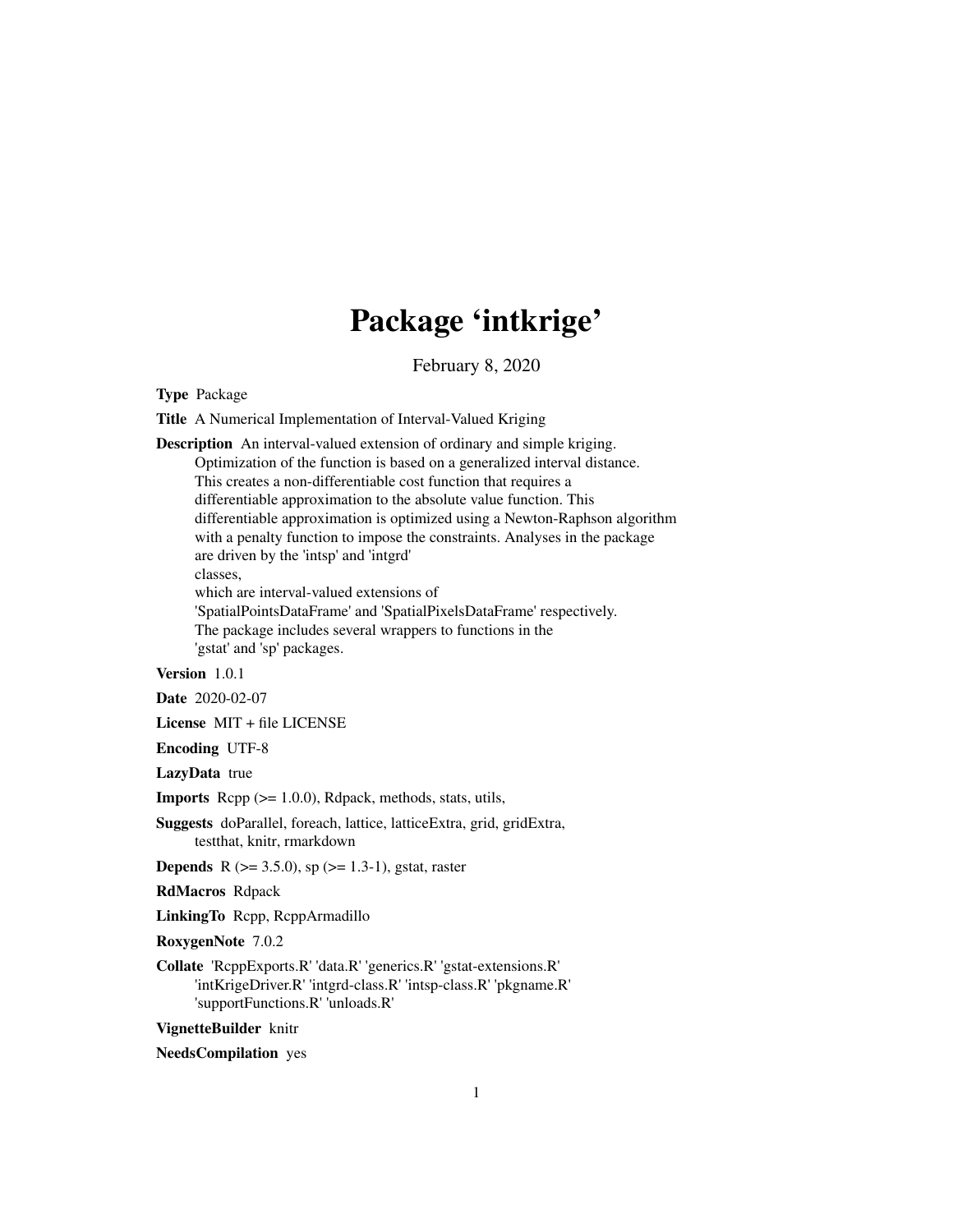Author Brennan Bean [aut, cre] Maintainer Brennan Bean <br ennan.bean@usu.edu> Repository CRAN Date/Publication 2020-02-07 23:20:11 UTC

# R topics documented:

| 3                                                                                                                                                      |
|--------------------------------------------------------------------------------------------------------------------------------------------------------|
| $\overline{4}$                                                                                                                                         |
| $\overline{4}$                                                                                                                                         |
| 5                                                                                                                                                      |
| 6                                                                                                                                                      |
| $\overline{7}$                                                                                                                                         |
| $\overline{7}$                                                                                                                                         |
| 8                                                                                                                                                      |
| 8                                                                                                                                                      |
| 9                                                                                                                                                      |
| 9<br>intkrige                                                                                                                                          |
| 12                                                                                                                                                     |
| 12                                                                                                                                                     |
| 13                                                                                                                                                     |
| 13                                                                                                                                                     |
| 14                                                                                                                                                     |
| 14                                                                                                                                                     |
| 15                                                                                                                                                     |
| 16                                                                                                                                                     |
| 16                                                                                                                                                     |
| 17                                                                                                                                                     |
| 17<br>$print. \text{summary}.\text{intsp} \dots \dots \dots \dots \dots \dots \dots \dots \dots \dots \dots \dots \dots \dots \dots \dots \dots \dots$ |
| 18                                                                                                                                                     |
| 18                                                                                                                                                     |
| 19                                                                                                                                                     |
| 19                                                                                                                                                     |
| 20                                                                                                                                                     |
| 20                                                                                                                                                     |
| 21                                                                                                                                                     |
| 22                                                                                                                                                     |
|                                                                                                                                                        |
|                                                                                                                                                        |

 $\overline{2}$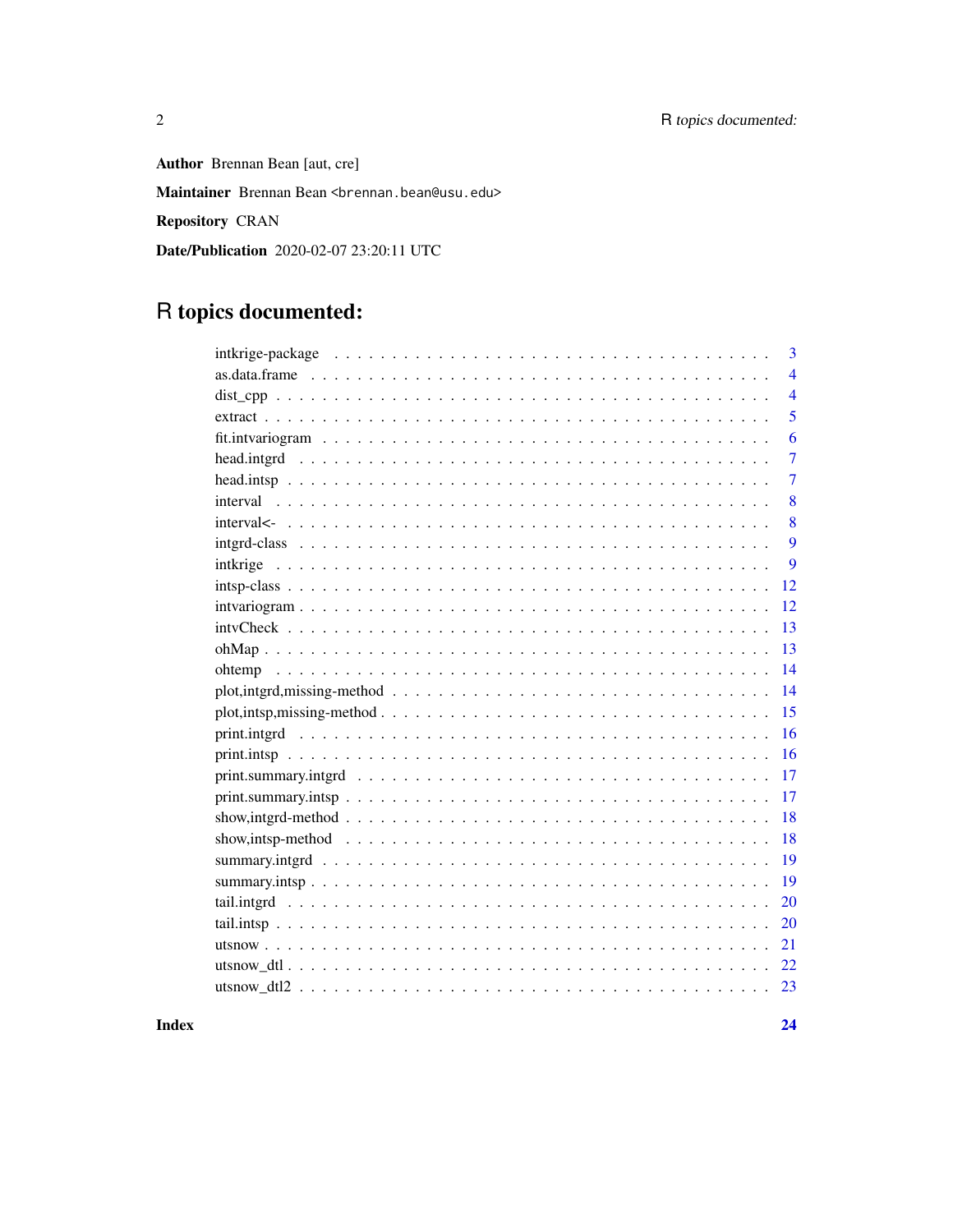<span id="page-2-0"></span>An interval-valued extension of ordinary and simple kriging. Optimization of the function is based on a generalized interval distance. This creates a non-differentiable cost function that requires a differentiable approximation to the absolute value function. This differentiable approximation is optimized using a Newton-Raphson algorithm with a penalty function to impose the constraints. Analyses in the package are driven by the 'intsp' and 'intgrd' classes, which are interval-valued extensions of 'SpatialPointsDataFrame' and 'SpatialPixelsDataFrame' respectively. The package includes several wrappers to functions in the 'gstat' and 'sp' packages.

#### Functions

The package contains several generic functions such as [plot](#page-0-0), [print](#page-15-1), and [summary](#page-18-1) to facilitate interval-valued analysis. In addition to these functions, the package also contains the following functions:

- [intkrige](#page-8-1) Make predictions on interval-valued spatial data using interval-valued kriging.
- interval <- Create an interval-valued spatial object.
- [intvariogram](#page-11-1) Simultaneously calculate the empirical variograms for an interval-valued spatial object.
- [fit.intvariogram](#page-5-1) Automatically fit theoretical variograms to empirical variograms obtained from interval-valued spatial objects.
- [intvCheck](#page-12-1) Visualize the variogram fits for interval-valued spatial objects.
- [dist\\_cpp](#page-3-1) A c++ function to calculate great circle or Euclidean distances.

#### Data

- [utsnow](#page-20-1) An interval-valued design ground snow load dataset for Utah.
- [ohtemp](#page-13-1) An interval-valued 30 year mean temperature dataset for the Ohio River Basin.
- [ohMap](#page-12-2) A [SpatialPolygons](#page-0-0) shapefile for the Ohio River Basin.

#### Author(s)

Brennan Bean <brennan.bean.20@gmail.com>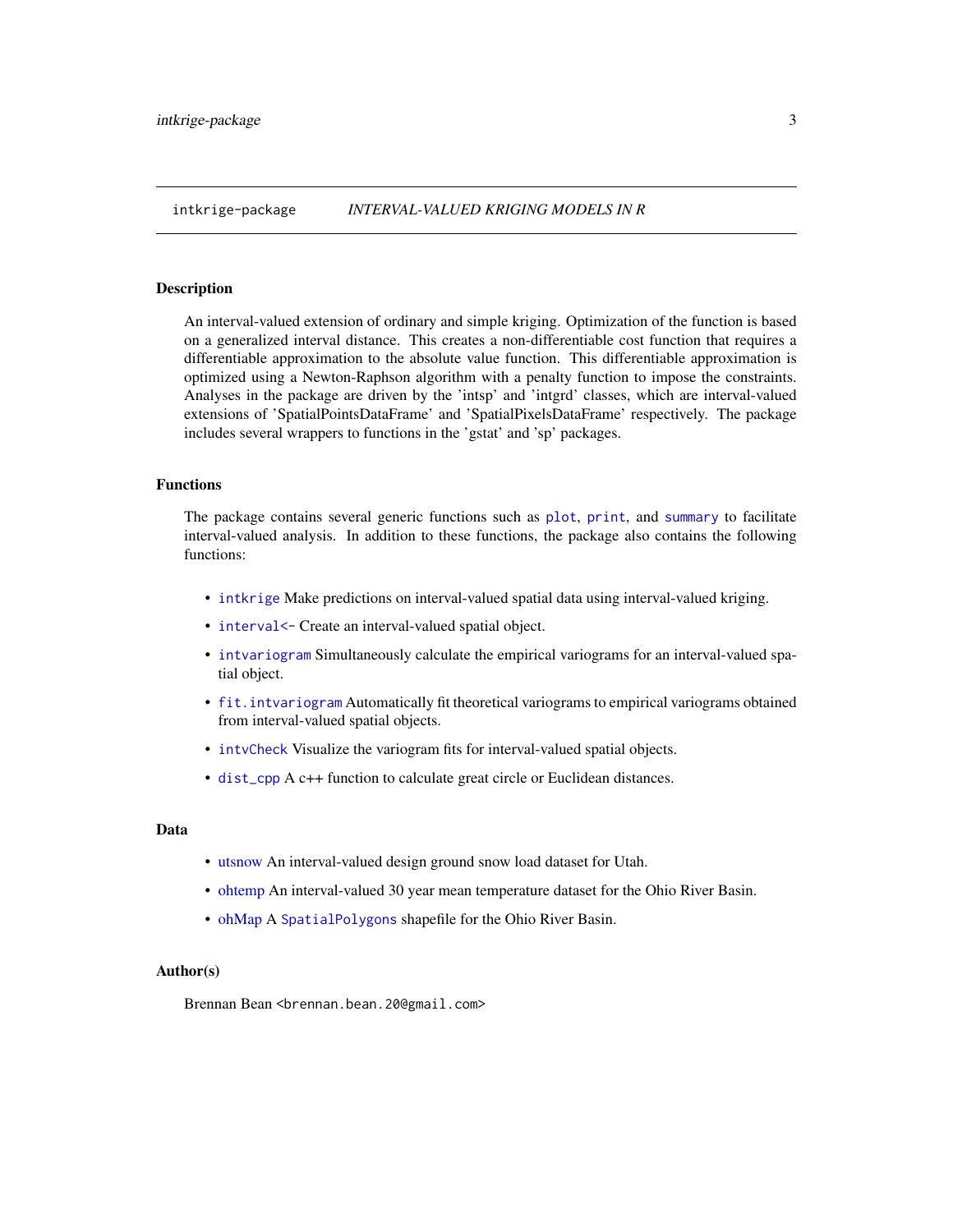<span id="page-3-0"></span>

Convert intgrd or intsp object back to a data frame

# Usage

```
## S4 method for signature 'intgrd'
as.data.frame(x)
## S4 method for signature 'intsp'
as.data.frame(x)
```
#### Arguments

x An object of class intsp or class intgrd.

# Value

An object of class data.frame.

<span id="page-3-1"></span>dist\_cpp *Distance matrix calculation.*

# Description

Calculation of Euclidean or geographic distance. Based on an adaptation of rdist.earth in the fields package. Uses earth radius = 6378.388 km for great circle distance calculations.

# Usage

```
dist_cpp(loc1, loc2, geographic)
```

| loc1       | A two column matrix representing the longitude/latitude (i.e. $x/y$ ) coordinates<br>of the first set of distances.                                                    |
|------------|------------------------------------------------------------------------------------------------------------------------------------------------------------------------|
| loc2       | A two column matrix representing the longitude/latitude (i.e. $x/y$ ) coordinates<br>of the second set of distances (for pairwise distance matrix set $loc1 = loc2$ ). |
| geographic | If TRUE, calculate great circle distance. If FALSE, calculate Euclidean distance.                                                                                      |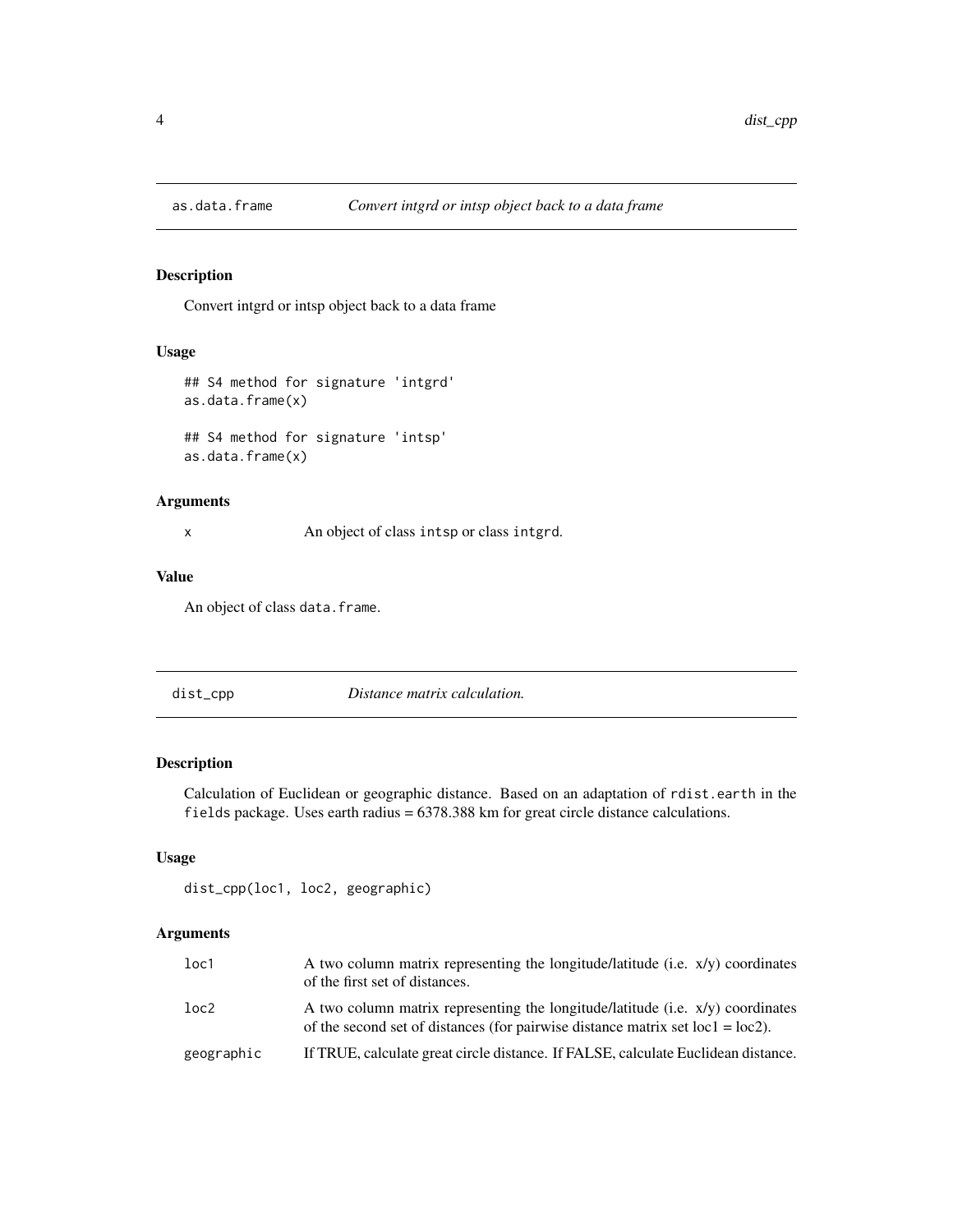#### <span id="page-4-0"></span>extract 5 and 5 and 5 and 5 and 5 and 5 and 5 and 5 and 5 and 5 and 5 and 5 and 5 and 5 and 5 and 5 and 5 and 5 and 5 and 5 and 5 and 5 and 5 and 5 and 5 and 5 and 5 and 5 and 5 and 5 and 5 and 5 and 5 and 5 and 5 and 5 an

# Details

Note that while this function is still available to users. It is not actively used in the intkrige function. Instead, for user convenience, distances are calculated using distance functions in the sp package.

#### Value

A matrix of pairwise distances between each combination of rows from loc1 and loc2 respectively.

# Examples

```
data(utsnow)
locs1 <- as.matrix(utsnow[, c("LONGITUDE", "LATITUDE")])
distMat <- dist_cpp(locs1, locs1, geographic = TRUE)
```
extract *Extract subset of an* intsp *or* intgrd *object*

#### Description

Extract subset of an intsp or intgrd object

```
## S4 method for signature 'intgrd'
x$name
## S4 replacement method for signature 'intgrd'
x$name <- value
## S4 method for signature 'intgrd,ANY,missing,missing'
x[i, j, \ldots, drop = TRUE]## S4 method for signature 'intsp'
x$name
## S4 replacement method for signature 'intsp'
x$name <- value
## S4 method for signature 'intsp, ANY, missing, missing'
x[i, j, ..., drop = TRUE]## S4 replacement method for signature 'intsp'
x$name <- value
```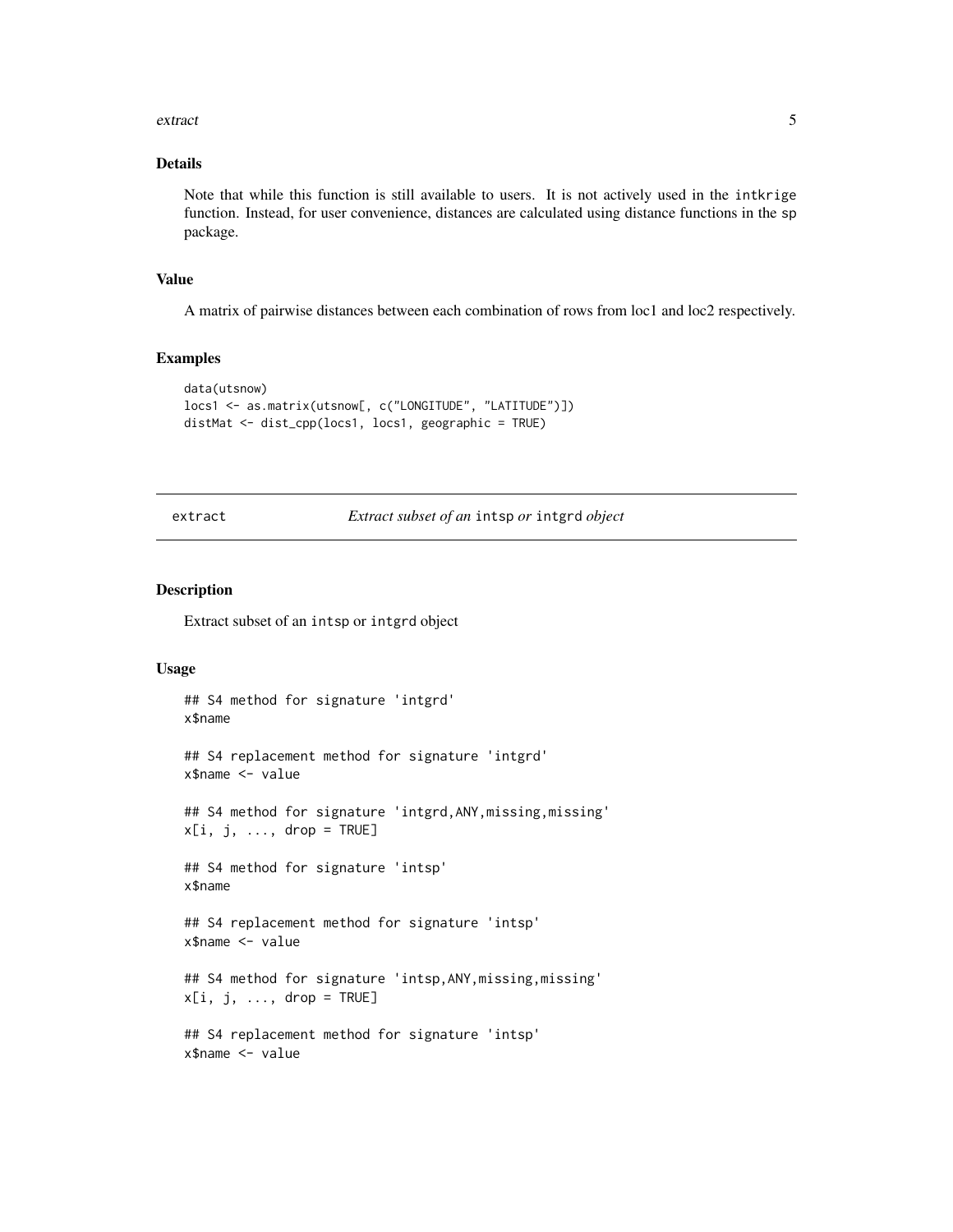<span id="page-5-0"></span>

| X              | An object of class intsp or class integral from which to replace elements.                              |  |
|----------------|---------------------------------------------------------------------------------------------------------|--|
| name           | Character vector corresponding to the name of the column that will be extracted<br>or replaced.         |  |
| value          | The new data used to replaced drop data in the desired slot.                                            |  |
| $i, j, \ldots$ | indices specifying elements to extract or replace. See generic function docu-<br>mentation for details. |  |
| drop           | The requested column that may be reassigned.                                                            |  |

# Value

An object of class intsp or intgrd.

<span id="page-5-1"></span>fit.intvariogram *Function to create a variogram object for interval-valued data.*

# Description

Function to create a variogram object for interval-valued data.

# Usage

```
fit.intvariogram(x, models = gstat::vgm(rep("Sph", 3)), ...)
```
# Arguments

| $\mathsf{x}$ | An object of class intvariogram.                                                                                                                                                                                                                          |
|--------------|-----------------------------------------------------------------------------------------------------------------------------------------------------------------------------------------------------------------------------------------------------------|
| models       | an object of class variogramModelList. The user must specify at least two<br>variogram models to fit (for center and radius). If less than three models are<br>specified then the method does not fit a variogram for the center/radius interac-<br>tion. |
|              | Additional arguments for fit. variogram.                                                                                                                                                                                                                  |

#### Value

A list of variograms objects from the gstat package.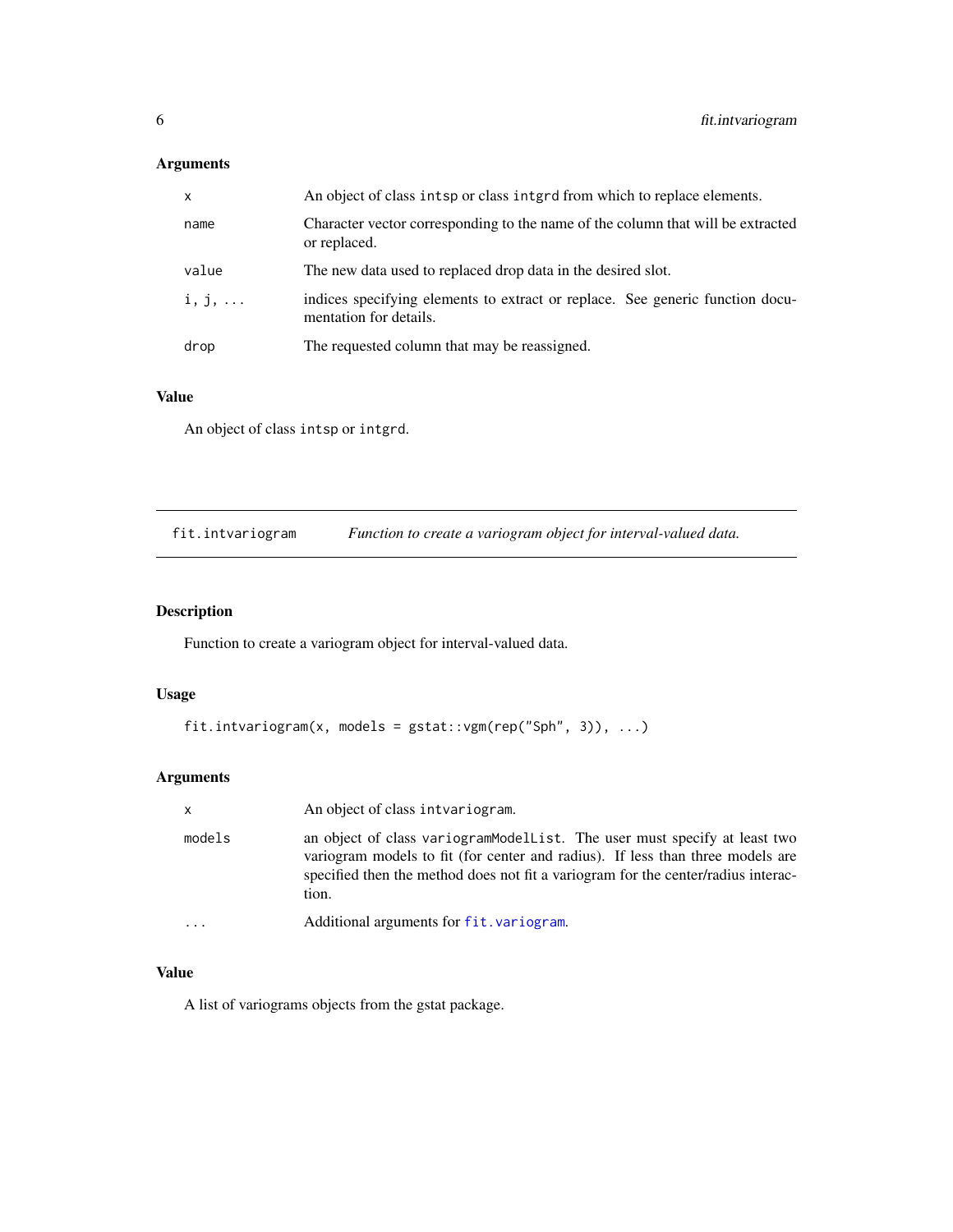<span id="page-6-0"></span>

This function extends print.sp by including a display and summary of the interval slot for the object.

#### Usage

## S3 method for class 'intgrd' head(x,  $n = 6$ , ..., digits = getOption("digits"))

#### Arguments

| X        | An object of class interd.                                                              |
|----------|-----------------------------------------------------------------------------------------|
| n        | Number of rows to print to the screen.                                                  |
| $\cdots$ | Additional arguments to print.                                                          |
| digits   | Determines how numeric values are printed to the screen (default from sp pack-<br>age). |

# Value

Prints a subset of the object observations to the screen, identical to [SpatialPoints-class](#page-0-0), as well as summary statistics for the interval slot.

| head.intsp | Print the head of an intsp object. |
|------------|------------------------------------|
|            |                                    |

# Description

This function extends printing methods in the sp package by including a display and summary of the head of the interval slot for the object.

#### Usage

## S3 method for class 'intsp' head(x,  $n = 6$ , ..., digits = getOption("digits"))

|           | An object of class intsp.                                                        |
|-----------|----------------------------------------------------------------------------------|
|           | The number of rows to print to the screen.                                       |
| $\ddotsc$ | Additional arguments to print.                                                   |
| digits    | Determines how values are printed to the screen (default taken from sp package). |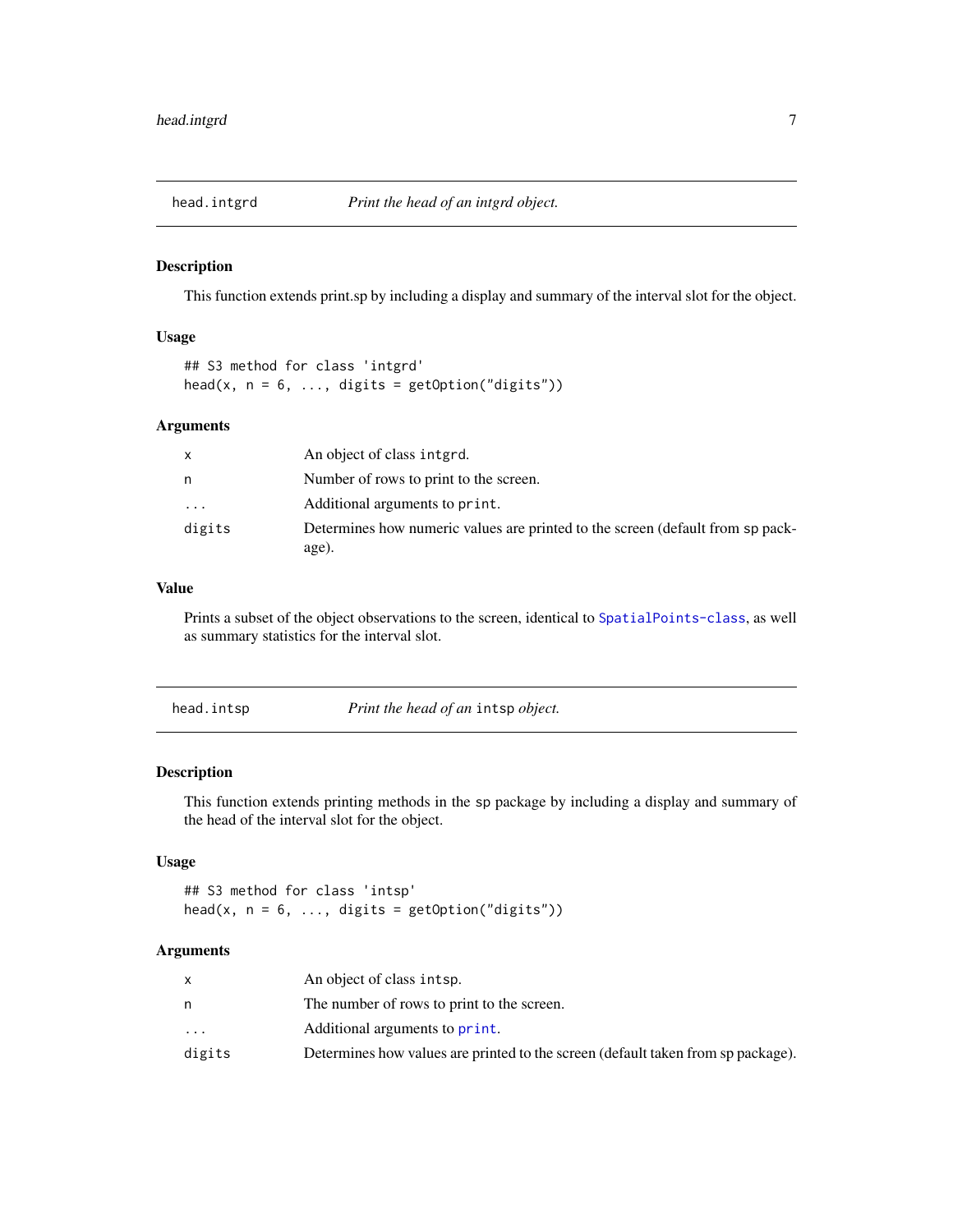# <span id="page-7-0"></span>Value

Prints a subset of the object to the screen, identical to [SpatialPoints-class](#page-0-0), as well as summary statistics for the interval slot.

interval *Function to extract the interval of an intsp or intgrd object*

# Description

Function to extract the interval of an intsp or intgrd object

# Usage

interval(x)

## S4 method for signature 'intgrd' interval(x)

## S4 method for signature 'intsp' interval(x)

# Arguments

x An object of class intsp or intgrd.

# Value

A matrix containing the interval data.

<span id="page-7-1"></span>interval<- *Function to reassign the contents of the interval slot*

#### Description

Function to reassign the contents of the interval slot

```
interval(x) <- value
## S4 replacement method for signature 'intgrd'
interval(x) <- value
## S4 replacement method for signature 'SpatialPixelsDataFrame'
interval(x) <- value
```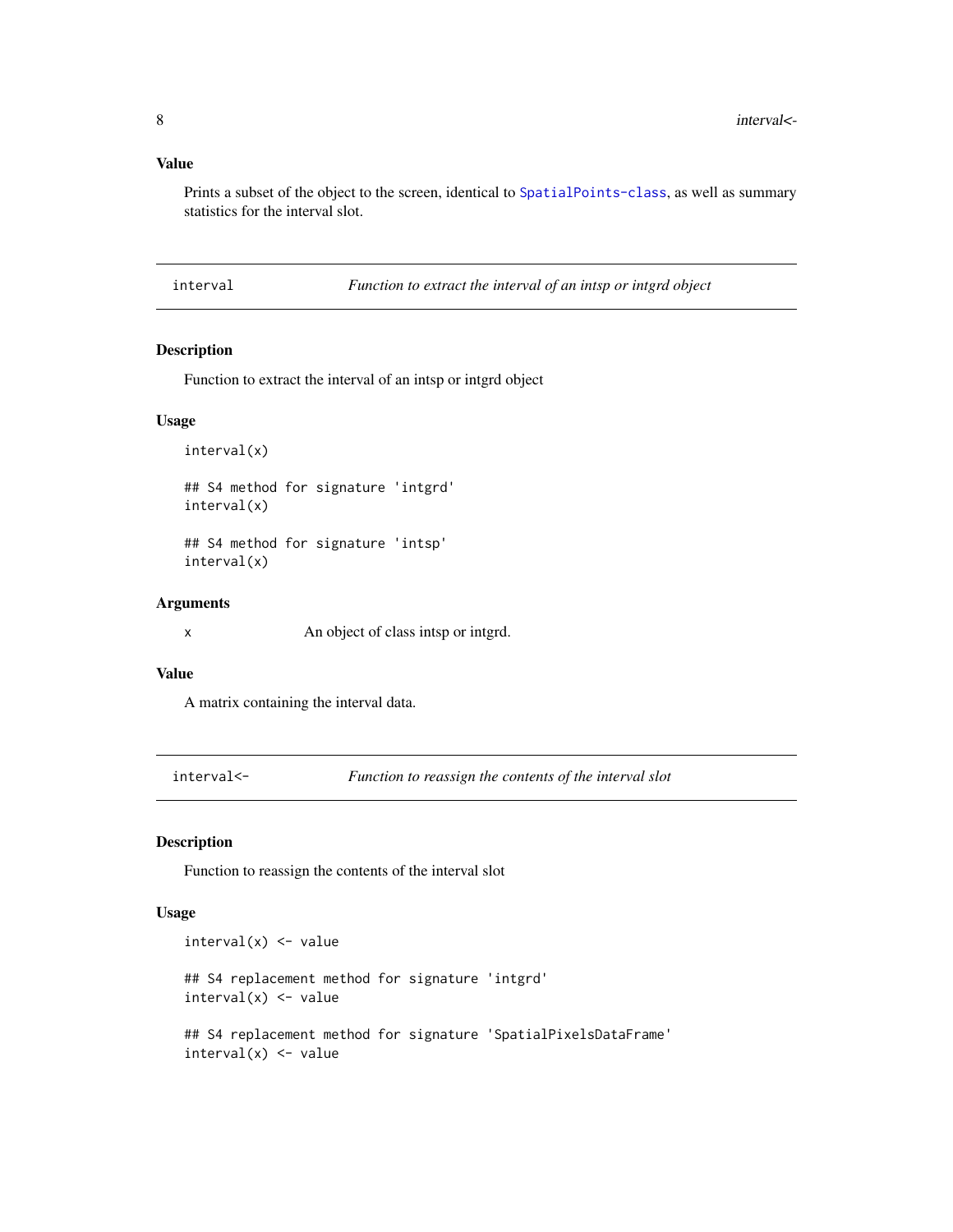```
## S4 replacement method for signature 'intsp'
interval(x) <- value
## S4 replacement method for signature 'SpatialPointsDataFrame'
interval(x) <- value
```

| $\mathsf{X}$ | An object of class intsp or interd.                                                                                                                       |
|--------------|-----------------------------------------------------------------------------------------------------------------------------------------------------------|
| value        | Either a character vector of length two specifying the column names which will<br>occupy the interval slot. Or, a matrix of two columns to fill the slot. |

intgrd-class *An interval extension of a SpatialPixelsDataFrame*

#### Description

An interval extension of a SpatialPixelsDataFrame

#### Slots

interval A matrix of two columns representing the lower and upper endpoints of an interval.

<span id="page-8-1"></span>

|  | intkrige |  |
|--|----------|--|

 $Algorithmic implementation of interval valued kriging.$ 

# Description

Function to implement the interval valued extension of ordinary and simple kriging. Includes all necessary input checks and error handling. Essentially acts as a switch function between the R and c++ versions of the algorithm.

```
intkrige(
  locations,
 newdata,
 models,
  formulas = list(center \sim 1, radius \sim 1),
 eta = 0.75,
 A = c(1, 1, 0),
  trend = NULL,thresh = 100,
  tolq = 0.001,
```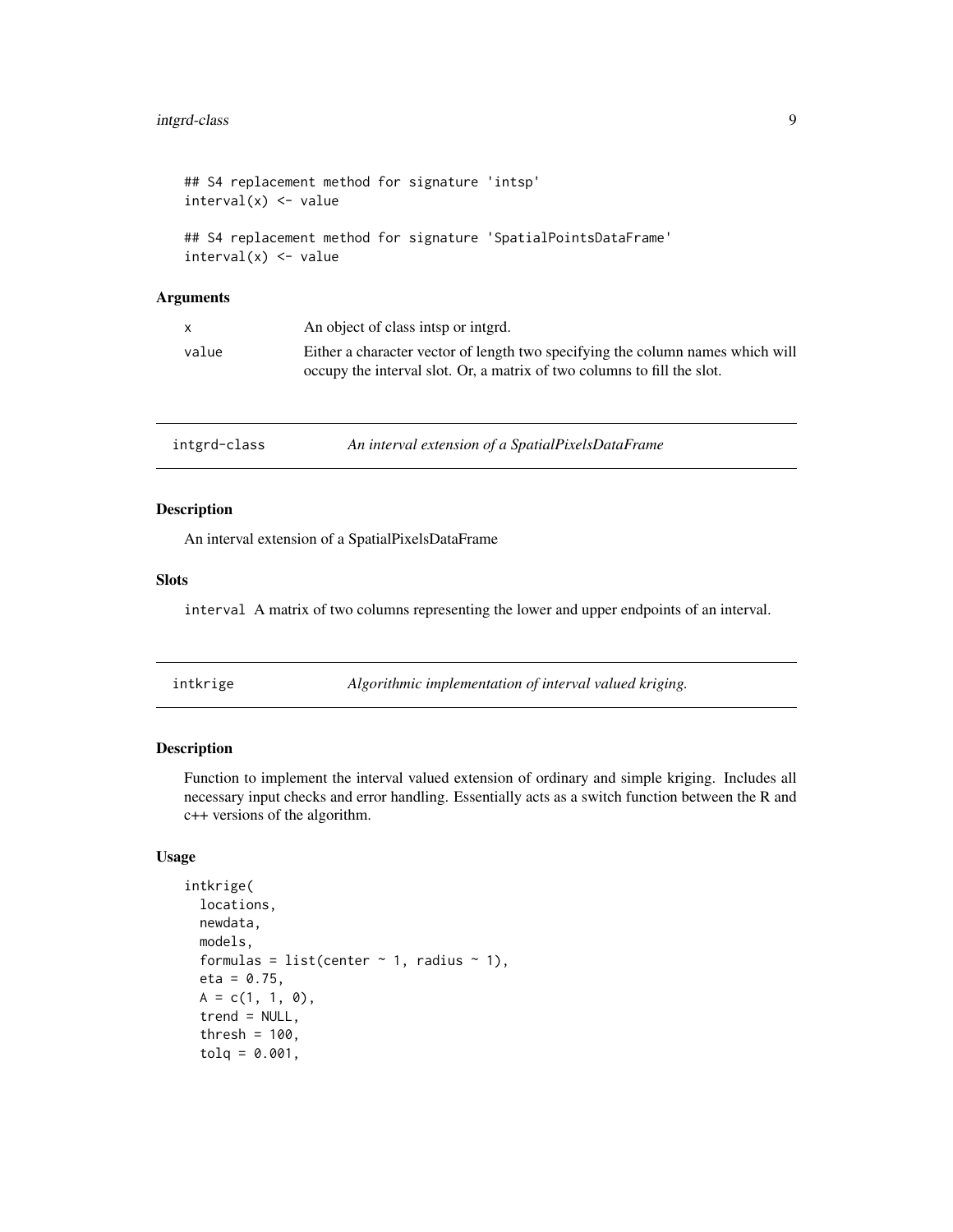10 intkrige the state of the state of the state of the state of the state of the state of the state of the state of the state of the state of the state of the state of the state of the state of the state of the state of th

```
maxq = 100,tolp = 0.001,maxp = 100,
 r = 1,useR = TRUE,fast = FALSE,weights = FALSE,
 cores = 1\mathcal{L}
```

| locations | An object of class intsp, specifying the prediction locations with an interval-<br>valued response.                                                                                                                                                                                                                                                                                |
|-----------|------------------------------------------------------------------------------------------------------------------------------------------------------------------------------------------------------------------------------------------------------------------------------------------------------------------------------------------------------------------------------------|
| newdata   | An object of class SpatialPointsDataFrame or SpatialPixelsDataFrame specify-<br>ing the locations at which to predict intervals.                                                                                                                                                                                                                                                   |
| models    | A list of variogram models of class vgm (see vgm) When specified, the third<br>model represents the center/radius interaction.                                                                                                                                                                                                                                                     |
| formulas  | A list of two formulas specifying the centering and scaling of the center and<br>radius respectively. Limitations to these formulas are specified in the details.                                                                                                                                                                                                                  |
| eta       | A growth/shrink parameter for penalty term. For simple kriging: $eta > 1$ . For<br>ordinary kriging: $eta < 1$ .                                                                                                                                                                                                                                                                   |
| A         | vector of length three representing the weights of the generalized L2 distance:<br>the vector of three contains the weights for the center, radius, and center/radius<br>respectively. $A = c(1, 1, 0)$ assumes the regular L2 distance calculation for<br>intervals.                                                                                                              |
| trend     | If null, use ordinary kriging. When specified, represents the known mean of the<br>stationary process and is an indication to use simple kriging.                                                                                                                                                                                                                                  |
| thresh    | Let $n = length(locations)$ . When $abs(lam_i) < 1/(n^*thresh)$ , this lambda value is<br>set to $0$ .                                                                                                                                                                                                                                                                             |
| tolq      | For a set penalty term, convergence is satisfied if $max(abs(lamUp-lam)) < tolq$ .                                                                                                                                                                                                                                                                                                 |
| maxq      | For a set penalty term, the max number of iterations allowed for convergence.                                                                                                                                                                                                                                                                                                      |
| tolp      | When $abs(sum(abs(lam)) - 1) <$ tolp, consider the constraints satisfied.                                                                                                                                                                                                                                                                                                          |
| maxp      | Maximum number of allowed iterations to satisfy equation constraints.                                                                                                                                                                                                                                                                                                              |
| r         | The starting value of the penalty term. Must be relatively large to ensure that the<br>initial solution stays within the feasible region.                                                                                                                                                                                                                                          |
| useR      | If TRUE, use the R version of the algorithm. If FALSE, use the rcppArmadillo<br>version.                                                                                                                                                                                                                                                                                           |
| fast      | (Simple kriging only). If TRUE, allows lambdas to converge to 0 and subsets<br>matrices accordingly. When FALSE, runs simple kriging using a barrier penalty<br>at $0$ . Fast = TRUE is orders of magnitude faster than the full implementation.<br>However, it is not recommended when input measurements are sparse as it is<br>known to have convergence issues in these cases. |
| weights   | If TRUE, return the vector kriging weights for each prediction. If false, simply<br>return the predicted output.                                                                                                                                                                                                                                                                   |

<span id="page-9-0"></span>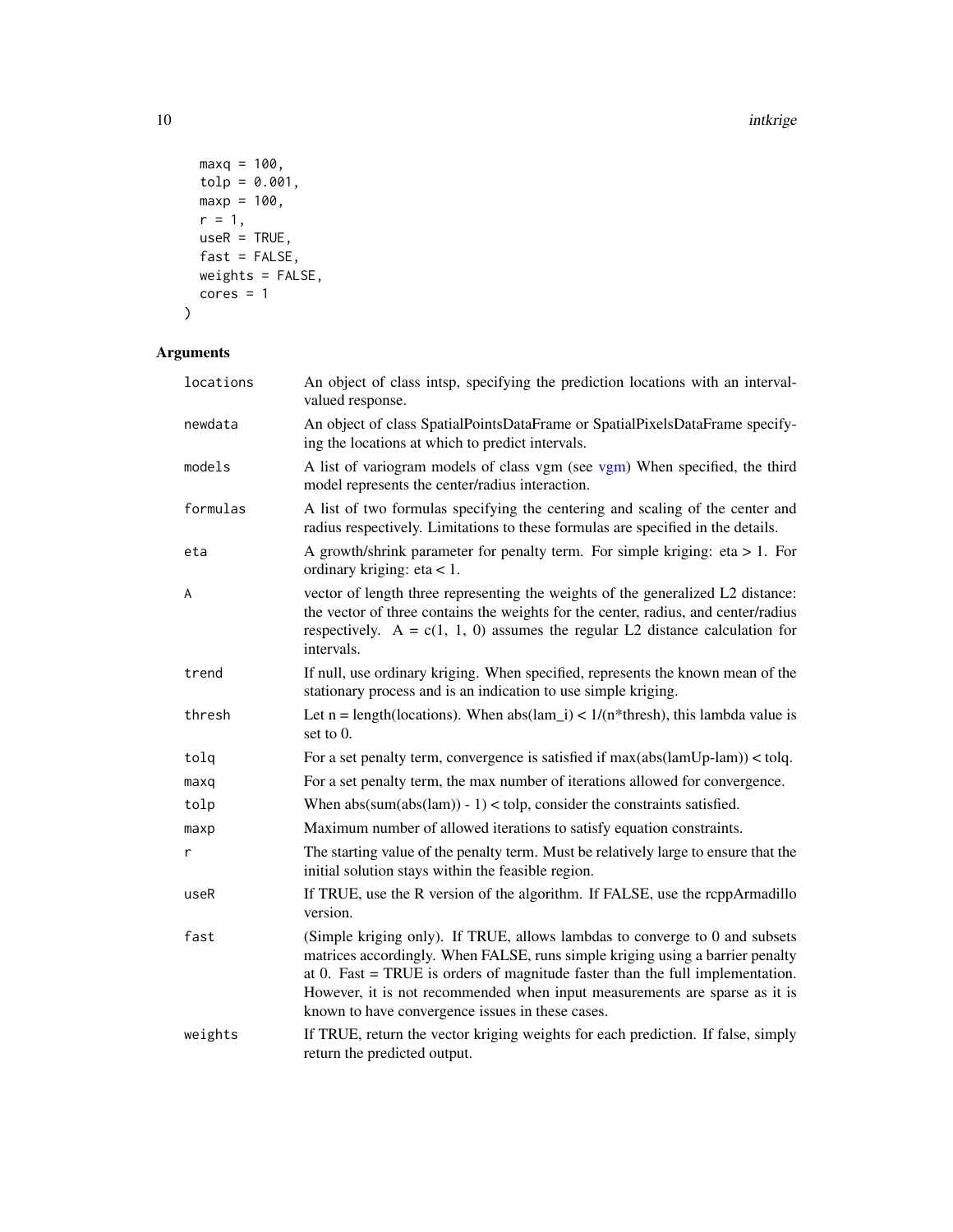#### intkrige the contract of the contract of the contract of the contract of the contract of the contract of the contract of the contract of the contract of the contract of the contract of the contract of the contract of the c

#### Details

The formulas argument is current fairly limited in its use. For example the center argument can accept no transformations of the dependent variable. Similarly, the radius argument can accept no variable arguments as independent variables. The idea behind this limited use of formulas is that any transformations should be applied to the entire interval prior to input into interval-valued kriging. This ensures that input into the interval-valued kriging algorithm are well-defined intervals with properly ordered upper and lower endpoints. The transformation that are allowed within this function are linear shifts of the center, and linear scaling of the radius. Note that the scaling term for the radius can contain a division parameter but it must be encapsulated in parenthesis and included on the right hand side of the multiplication parameter.

#### Value

A matrix with 4 columns where rows correspond to the prediction locations and columns correspond to:

- center prediction
- radius predictions
- kriging prediction variance
- warning column for non-convergent optimization problem (0 no warning, 1 warning)

# Examples

```
# First, define the location and elevation of interest.
# (In this case we pick coordinates of Utah State University)
templocs \leq data.frame(lat = 41.745, long = -111.810, ELEVATION = 1456)
sp::coordinates(templocs) <- c("long", "lat")
sp::proj4string(templocs) <- "+proj=longlat +ellps=WGS84
+datum=WGS84 +no_defs +towgs84=0,0,0"
# Load the Utah Snow Load Data
data(utsnow)
utsnow.sp <- utsnow
# Convert to an 'intsp' object that inherits a SpatialPointsDataFrame
sp::coordinates(utsnow.sp) <- c("LONGITUDE", "LATITUDE")
sp::proj4string(utsnow.sp) <- sp::proj4string(templocs)
interval(utsnow.sp) <- c("minDL", "maxDL")
# Define the formulas we will use to define the intervals.
temp_formulas <- list(center ~ ELEVATION,
                     radius*(ELEVATION/median(ELEVATION)) ~ 1)
# Define, fit and check the variogram fits.
varios <- intvariogram(utsnow.sp,
                       formulas = temp_formulas)
```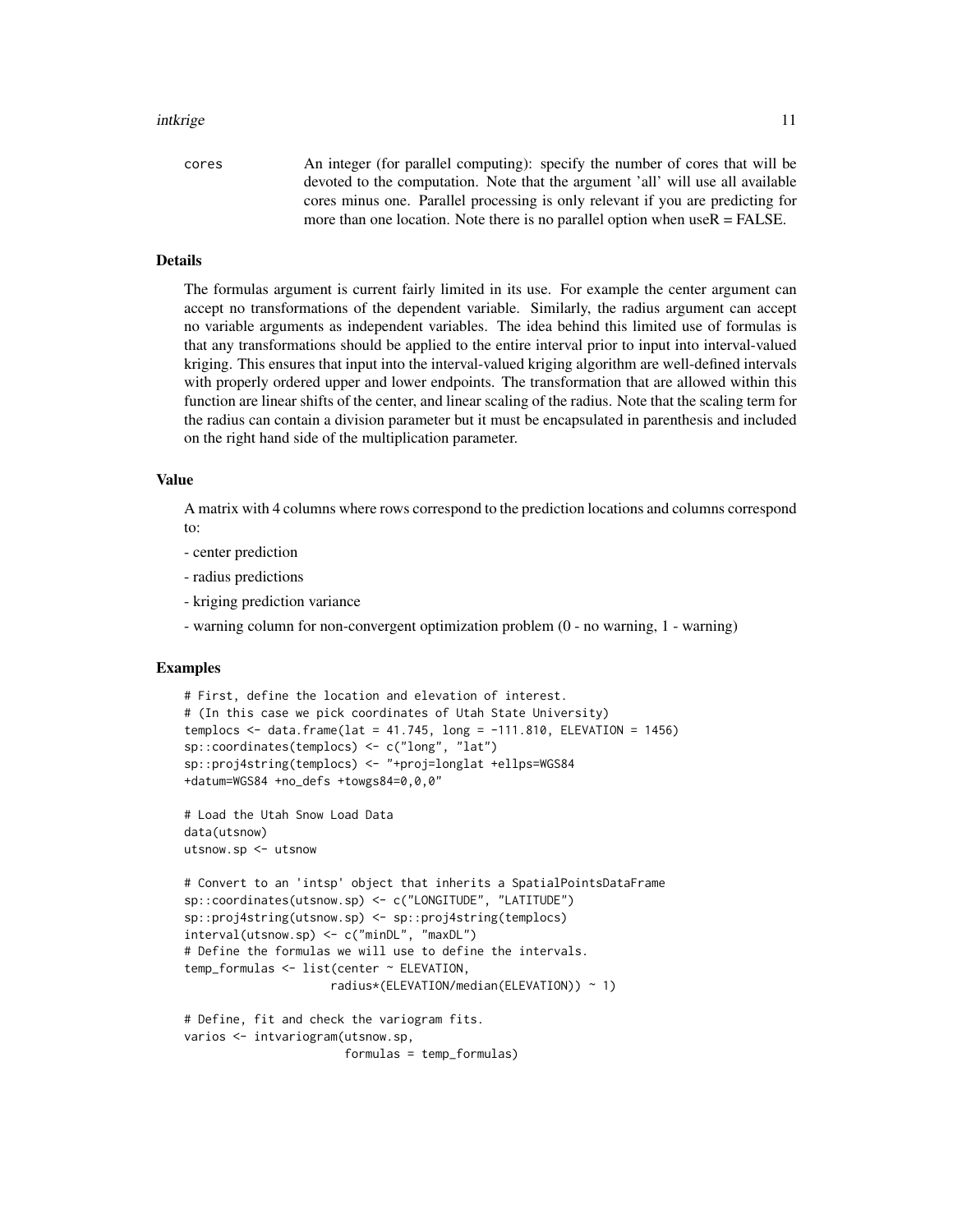```
varioFit <- fit.intvariogram(varios, models = gstat::vgm(c("Sph", "Sph", "Gau")))
preds <- intkrige::intkrige(locations = utsnow.sp,
newdata = templocs,
models = varioFit,
formulas = temp_formulas)
```
intsp-class *An interval extension of a SpatialPointsDataFrame*

# Description

An interval extension of a SpatialPointsDataFrame

# Slots

interval A matrix of two columns representing the lower and upper endpoints of an interval.

<span id="page-11-1"></span>

| intvariogram | Function to fit empirical variograms for an interval-valued spatial ob- |
|--------------|-------------------------------------------------------------------------|
|              | iect                                                                    |

### Description

Function to fit empirical variograms for an interval-valued spatial object

#### Usage

```
intvariogram(x, formulas = list(center \sim 1, radius \sim 1), ...)
## S4 method for signature 'intgrd'
intvariogram(x, formulas = list(center \sim 1, radius \sim 1), ...)
## S4 method for signature 'intsp'
```

```
intvariogram(x, formulas = list(center \sim 1, radius \sim 1), ...)
```
# Arguments

| X        | An object of class intsp or interd.                                                              |
|----------|--------------------------------------------------------------------------------------------------|
| formulas | A list of length two specifying the formulas related to the centers and radii re-<br>spectively. |
| $\cdots$ | Additional arguments for sp::variogram().                                                        |

# Value

An object of class 'intvariogram' containing empirical variograms for the center, radius, and center/radius interaction.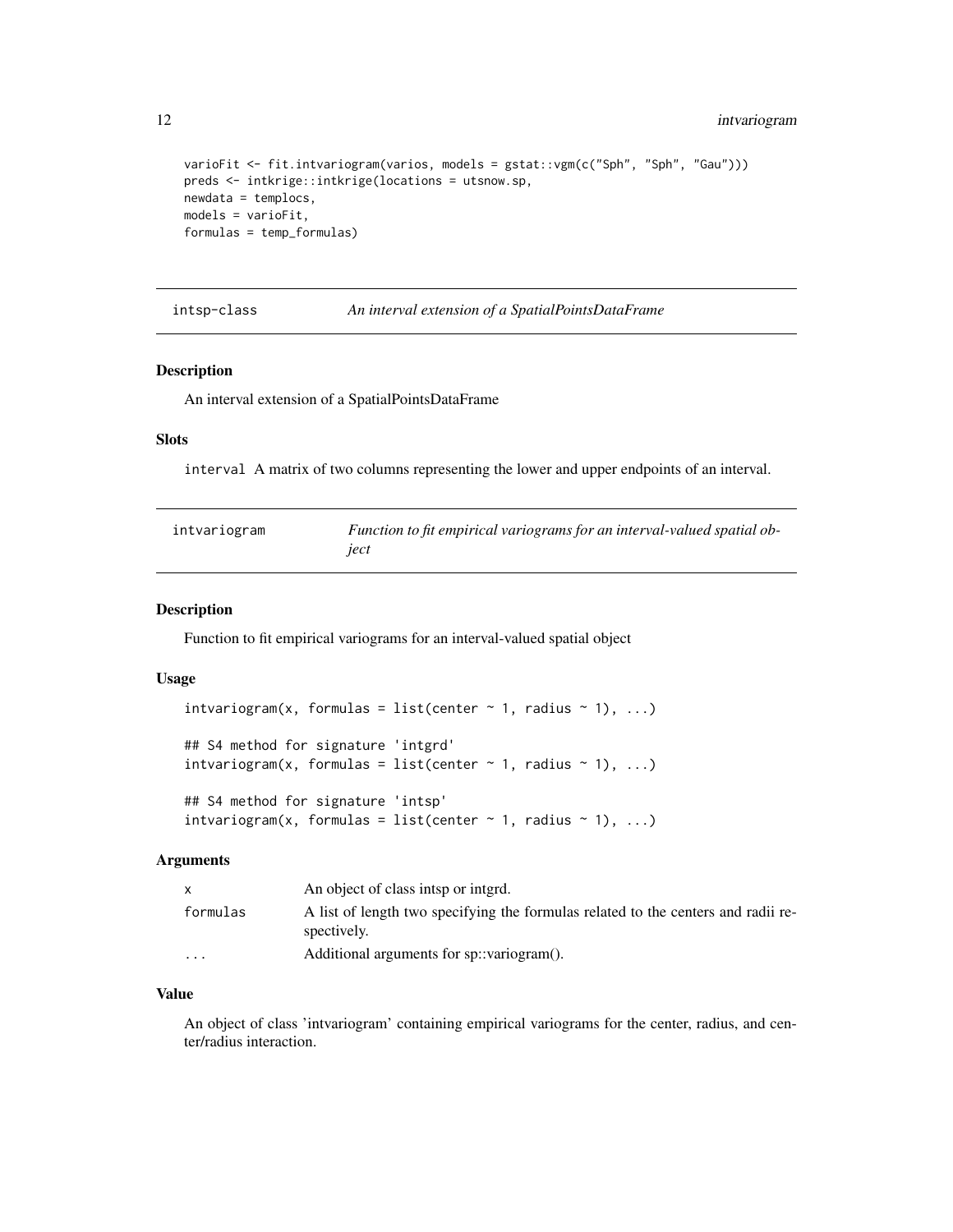<span id="page-12-1"></span><span id="page-12-0"></span>intvCheck *Function to visualize the three variograms from an interval valued spatial data frame.*

# Description

Function to visualize the three variograms from an interval valued spatial data frame.

#### Usage

intvCheck(x, models, ...)

# Arguments

|          | An object of class intvariogram.                                             |
|----------|------------------------------------------------------------------------------|
| models   | A list of fitted variogram models, typically an output of fit. intvariogram. |
| $\cdots$ | Additional arguments to plot.gstatVariogram.                                 |

<span id="page-12-2"></span>

| ohMap |
|-------|
|-------|

 $Ohio River$  Basin map

# Description

Ohio River Basin map

# Usage

ohMap

# Format

A SpatialPolygons objects with the boundaries of the Ohio river basin. Shapefile obtained from the U.S. Geological Survey National Watershed Boundary Dataset.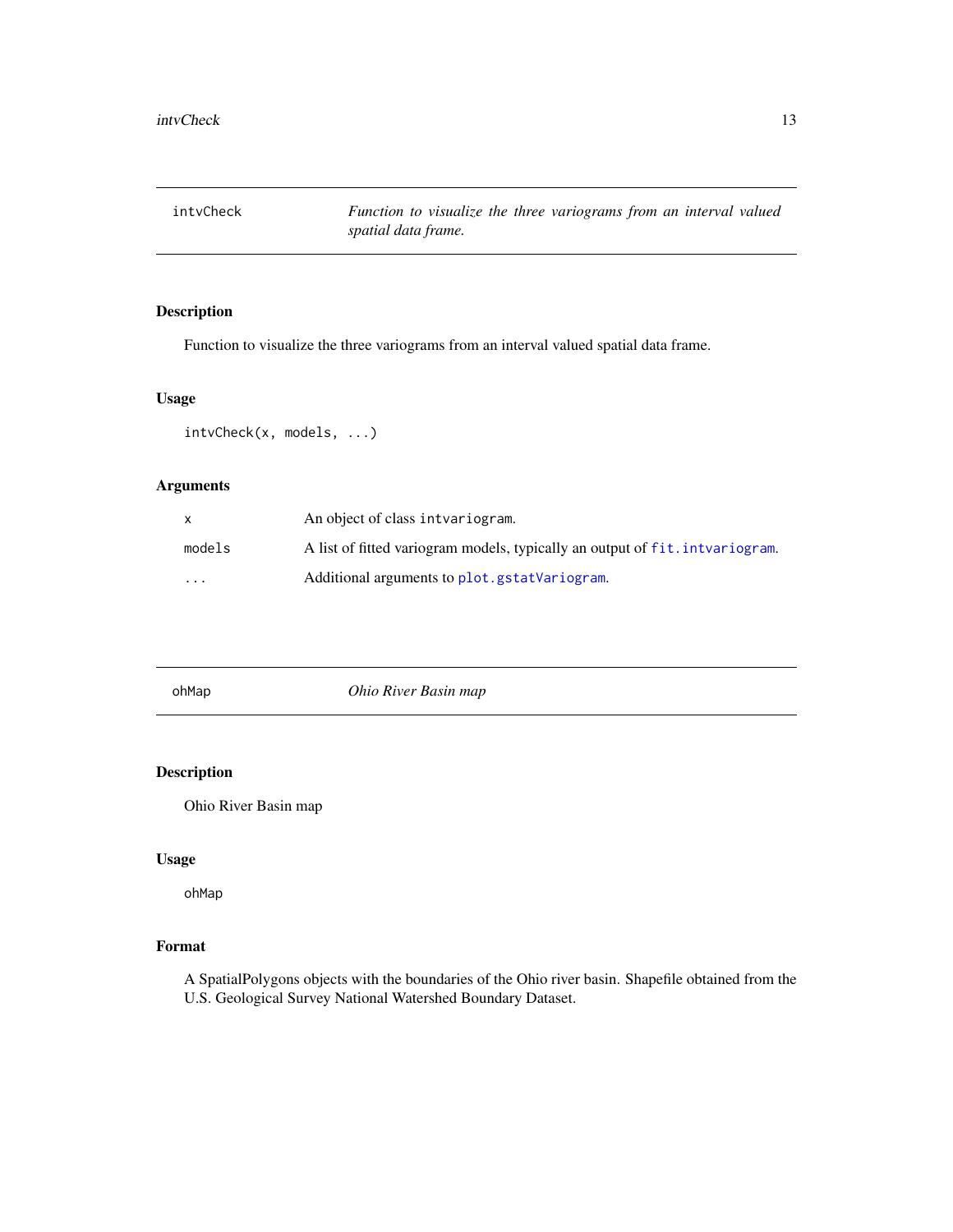<span id="page-13-1"></span><span id="page-13-0"></span>ohtemp *30 year trimmed mean daily maximum and minimum temperatures for the Ohio river basin.*

# Description

Intervals are defined by the mean daily maximum and minimum temperatures for the Ohio river basin from January 1, 1988 - December 31, 2018. The 116 observations in this dataset all had at least 300 daily observations of temperature in at least 30 of the 31 considered years. The mean was calculated after trimming 10 influence of potential outliers.

#### Usage

ohtemp

# Format

A data frame with 161 rows and 8 variables:

ID The global historical climatological network (GHCN) station identifier

NAME The GHCN station name

STATE The two-digit designation for the state in which each station resides

LATITUDE Latitude coordinate position

LONGITUDE Longitude coordinate position

ELEVATION Elevation of the measurement location (meters)

minm The 30 year mean daily minimum temperature (tenths of degrees Celsius)

maxm The 30 year mean daily maximum temperature (tenths of degrees Celsius)

plot,intgrd,missing-method

*Create an interval plot for spatial grid.*

#### **Description**

Calls [spplot](#page-0-0) to plot the locations, centers, and radii of an intgrd object in a single figure.

```
## S4 method for signature 'intgrd,missing'
plot(x, beside = TRUE, circleCol = "black", minRad = 0.25, ...)
```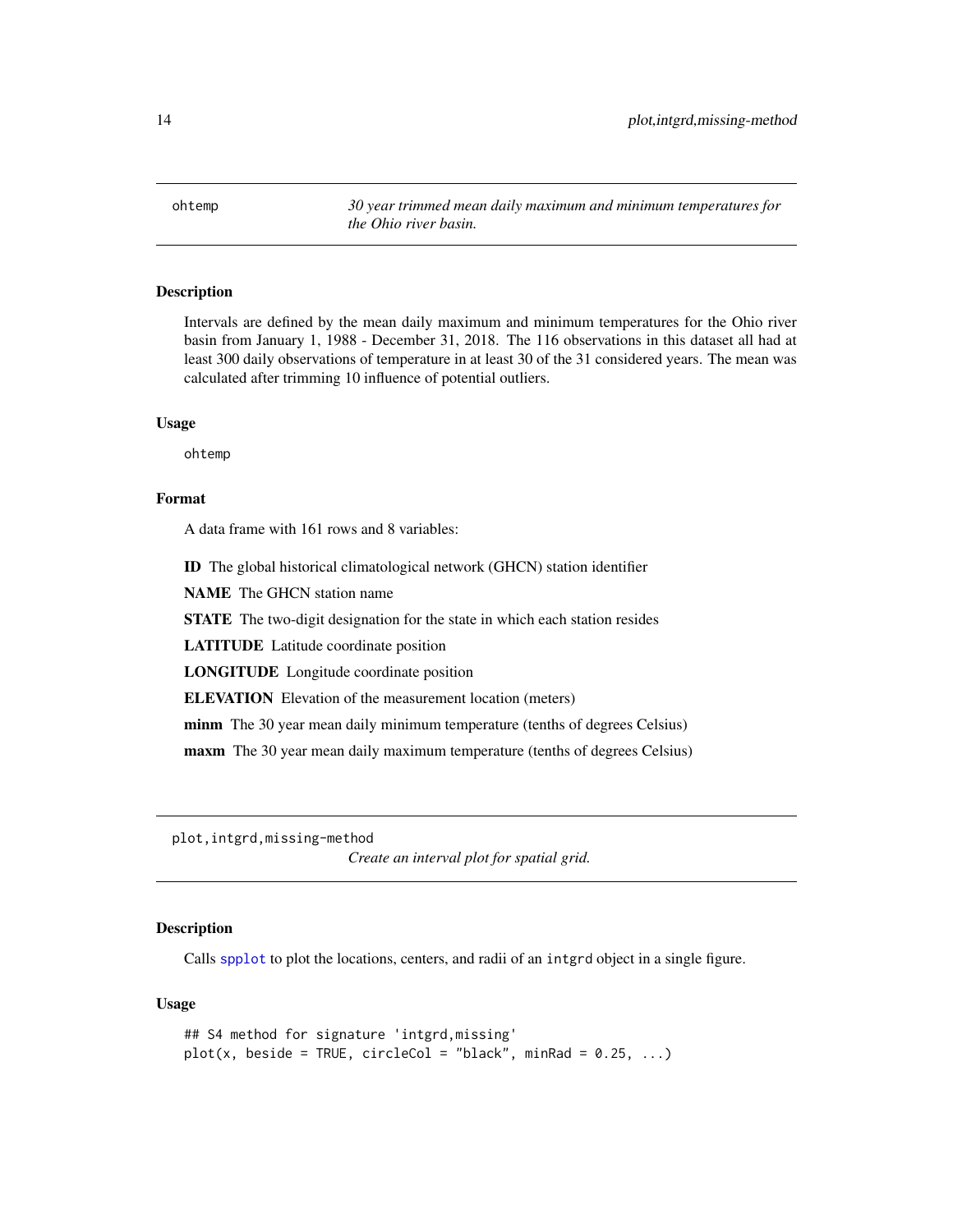<span id="page-14-0"></span>

| X         | An object of class interd.                                                                                                                                                                                                                                                                                                                   |
|-----------|----------------------------------------------------------------------------------------------------------------------------------------------------------------------------------------------------------------------------------------------------------------------------------------------------------------------------------------------|
| beside    | Tf true, center and radius plotted side by side if false, center and radius are<br>plotted in a single figure with the center plotted using color and the radius plotted<br>using circles circumscribed within each grid cell.                                                                                                               |
| circleCol | If beside=TRUE, the color of the circles that will be circumscribed within each<br>grid cell.                                                                                                                                                                                                                                                |
| minRad    | The minimum value of the radius in the circles drawn to represent the interval<br>radii. Must be a number between 0 and 1 where approaching 0 results in a point<br>being drawn in the center of the grid, while approaching 1 results in every circle<br>being circumscribed in their respective grid cell (which is not very interesting). |
| .         | Additional arguments to spplot.                                                                                                                                                                                                                                                                                                              |

```
plot,intsp,missing-method
```
*Create an interval plot for spatial points.*

# Description

Calls [spplot](#page-0-0) to plot the locations, centers, and radii of an interval-valued spatial data frame in a single figure.

#### Usage

```
## S4 method for signature 'intsp,missing'
plot(
 x,
  locationsOnly = FALSE,
 legend.positions = c("left", "right"),
 cuts = c(5, 5),radSize = c(0.1, 3),
 pch = 16,
  alpha = 0.5,
  ...
)
```

| X.               | An object of class intsp.                                                                  |  |
|------------------|--------------------------------------------------------------------------------------------|--|
|                  | locations Only If TRUE, simply plots geographic locations.                                 |  |
| legend.positions |                                                                                            |  |
|                  | The positions of the center and radius legend relative to the plotting window.             |  |
| cuts             | The number of ranges of values to print in the center and radius legend respec-<br>tively. |  |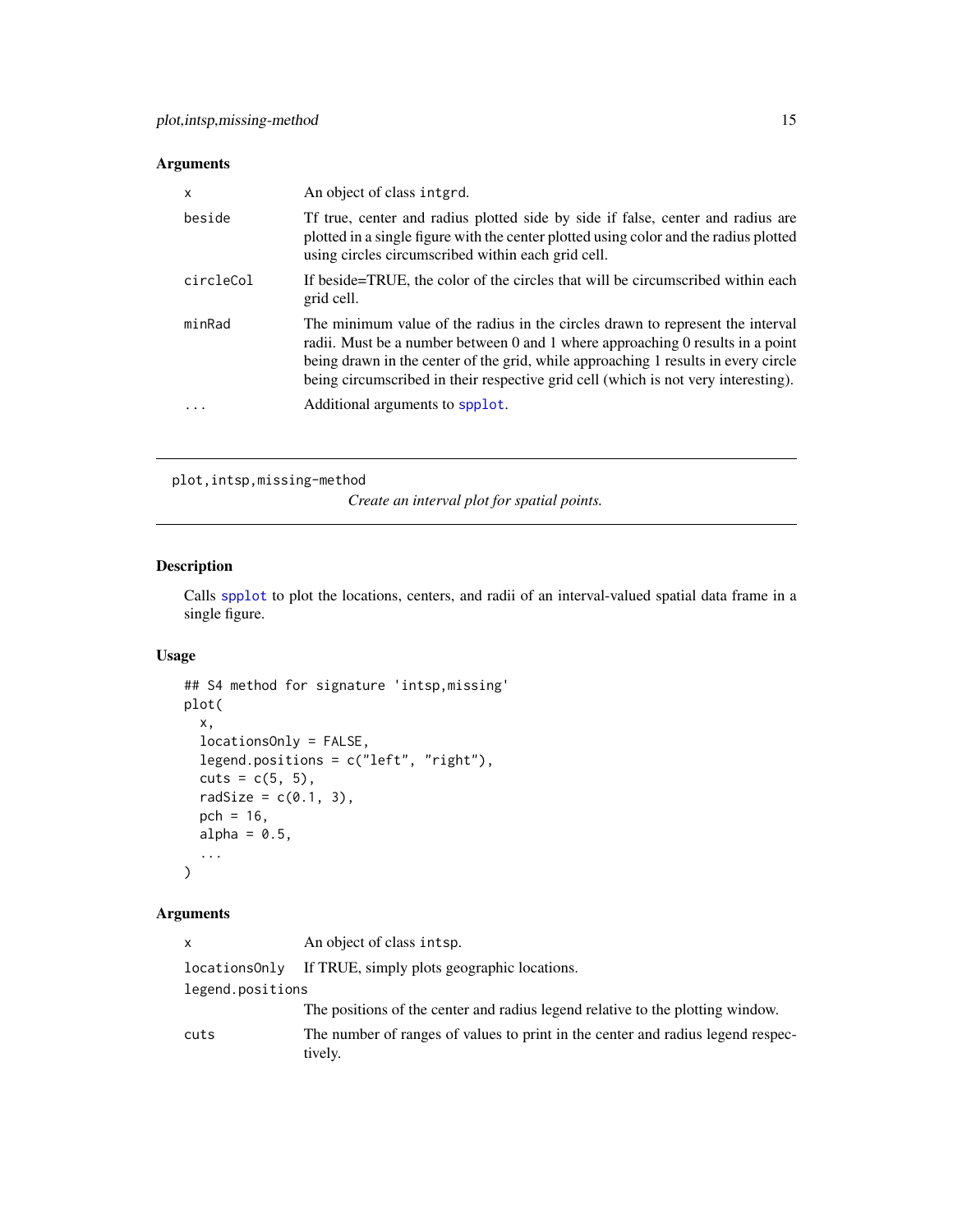<span id="page-15-0"></span>16 print.intsp print.intsp

| radSize  | A vector of length 2 indicating the range of point sizes to plot to visualize radii<br>magnitudes. |
|----------|----------------------------------------------------------------------------------------------------|
| pch      | The shape of the points (see plot).                                                                |
| alpha    | The transparency of the points.                                                                    |
| $\cdots$ | Additional arguments to spplot.                                                                    |

print.intgrd *Print the contents of an intgrd object*

# Description

This function extends print.sp by including a display and summary of the interval slot for the object.

# Usage

## S3 method for class 'intgrd' print(x, ..., digits = getOption("digits"))

# Arguments

|                         | An object of class interd.                                                              |
|-------------------------|-----------------------------------------------------------------------------------------|
| $\cdot$ $\cdot$ $\cdot$ | Additional arguments to print.                                                          |
| digits                  | Determines how numeric values are printed to the screen (default from sp pack-<br>age). |

# Value

Prints object to the screen, identical to [SpatialPoints-class](#page-0-0), as well as summary statistics for the interval slot.

<span id="page-15-1"></span>print.intsp *Print the contents of an* intsp *object*

# Description

This function extends printing methods in the sp package by including a display and summary of the interval slot for the object.

```
## S3 method for class 'intsp'
print(x, \text{ digits} = getOption("digits"), ...)
```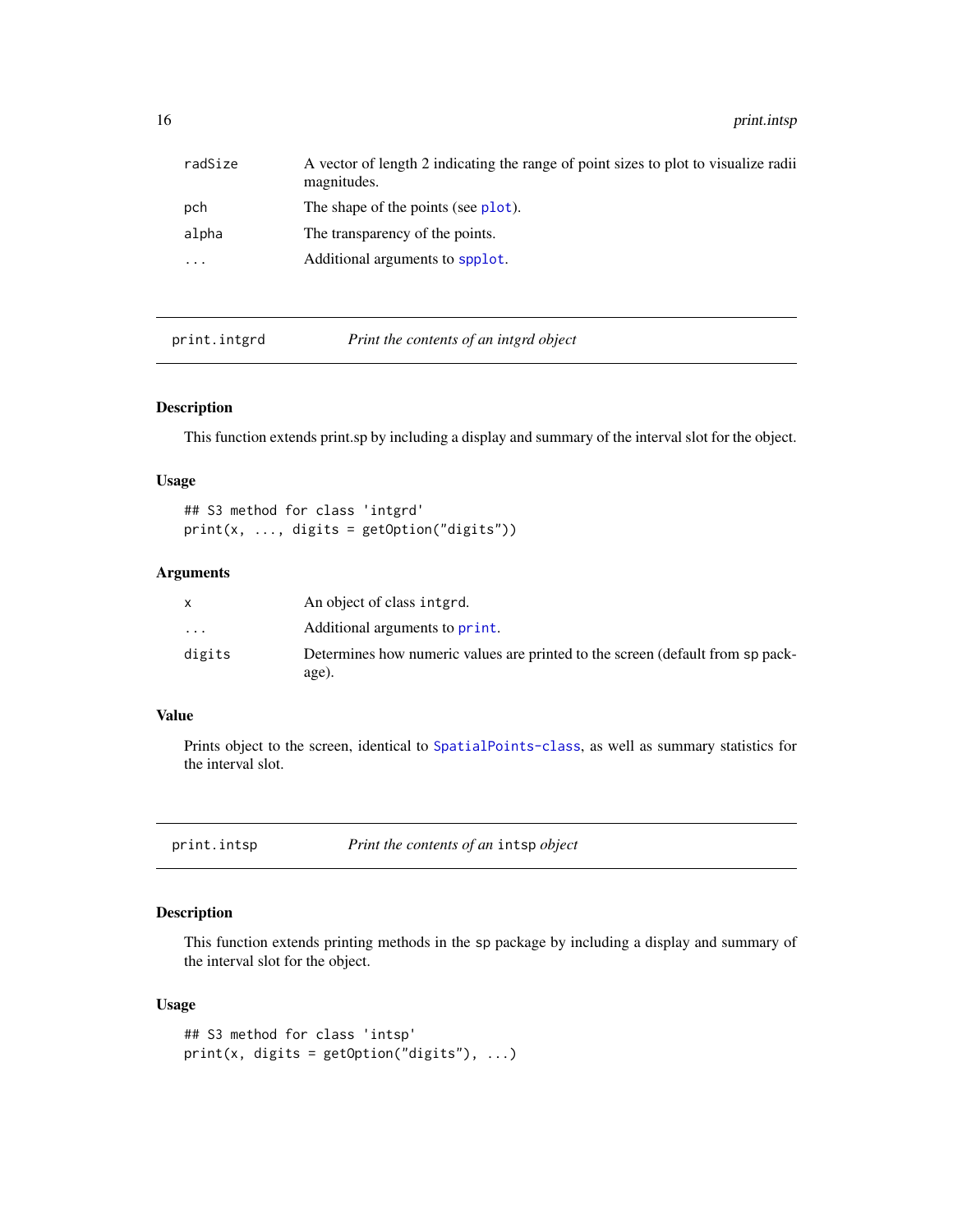<span id="page-16-0"></span>

|          | An object of class intsp.                                                                    |
|----------|----------------------------------------------------------------------------------------------|
| digits   | Determines how numbers are displayed on the screen. Default option taken from<br>sp package. |
| $\cdots$ | Additional arguments to print.                                                               |

# Value

Prints object to the screen, identical to [SpatialPoints-class](#page-0-0), as well as summary statistics for the interval slot.

print.summary.intgrd *Print the object summary to the screen.*

# Description

Print the object summary to the screen.

#### Usage

## S3 method for class 'summary.intgrd'  $print(x, \ldots)$ 

# Arguments

| x       | An object of class integrd.    |
|---------|--------------------------------|
| $\cdot$ | Additional arguments to print. |

# Value

Prints a subset of the object observations to the screen, identical to [SpatialPoints-class](#page-0-0), as well as summary statistics for the interval slot.

print.summary.intsp *Print the object summary to the screen.*

# Description

Print the object summary to the screen.

```
## S3 method for class 'summary.intsp'
print(x, \ldots)
```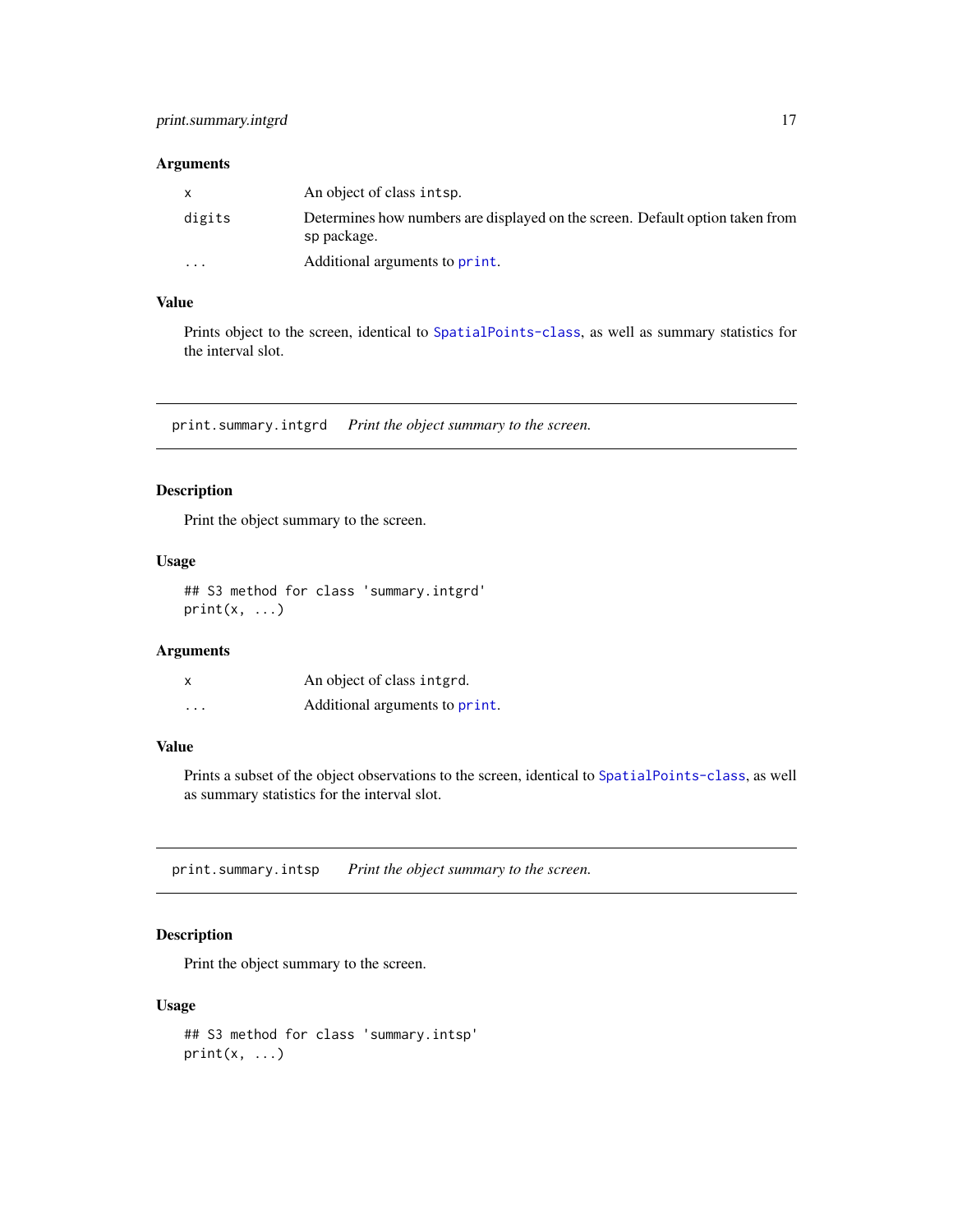<span id="page-17-0"></span>

|          | An object an object of class intsp. |
|----------|-------------------------------------|
| $\cdots$ | Additional arguments to print.      |

# Value

Prints a series of summaries to the screen, identical to [SpatialPoints-class](#page-0-0), as well as summary statistics for the interval slot.

show,intgrd-method *Extension of the show function for intgrd objects*

# Description

Extension of the show function for intgrd objects

# Usage

## S4 method for signature 'intgrd' show(object)

# Arguments

object and object of class intgrd

show,intsp-method *Extension of the show function for intgrd objects*

# Description

Extension of the show function for intgrd objects

#### Usage

```
## S4 method for signature 'intsp'
show(object)
```
#### Arguments

object An object of class intsp.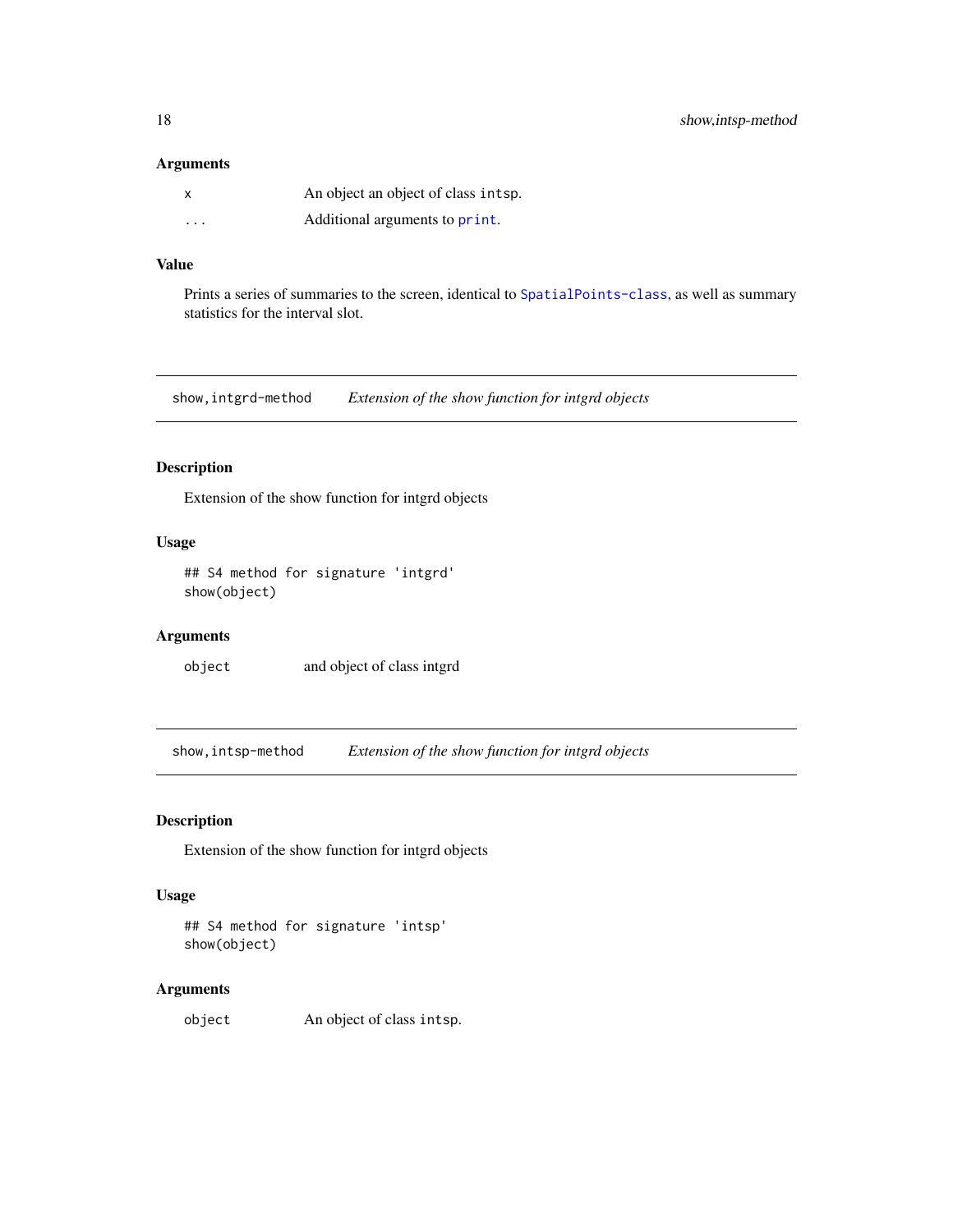<span id="page-18-0"></span>

Summarize the contents of an intgrd object, including special summaries for the interval slot.

#### Usage

```
## S3 method for class 'intgrd'
summary(object, ...)
```
#### Arguments

| object   | An object of class interd.       |
|----------|----------------------------------|
| $\cdots$ | Additional arguments to summary. |

#### Value

Prints a summary of the object observations to the screen, identical to [SpatialPoints-class](#page-0-0), as well as summary statistics for the interval slot.

<span id="page-18-1"></span>

| summary.intsp | Summarize the contents of an intsp object, including special sum- |
|---------------|-------------------------------------------------------------------|
|               | maries for the interval slot.                                     |

# Description

Summarize the contents of an intsp object, including special summaries for the interval slot.

#### Usage

```
## S3 method for class 'intsp'
summary(object, ...)
```
# Arguments

| object   | An object of class intsp.        |
|----------|----------------------------------|
| $\cdots$ | Additional arguments to summary. |

# Value

Prints a series of summaries to the screen, identical to [SpatialPoints-class](#page-0-0), as well as summary statistics for the interval slot.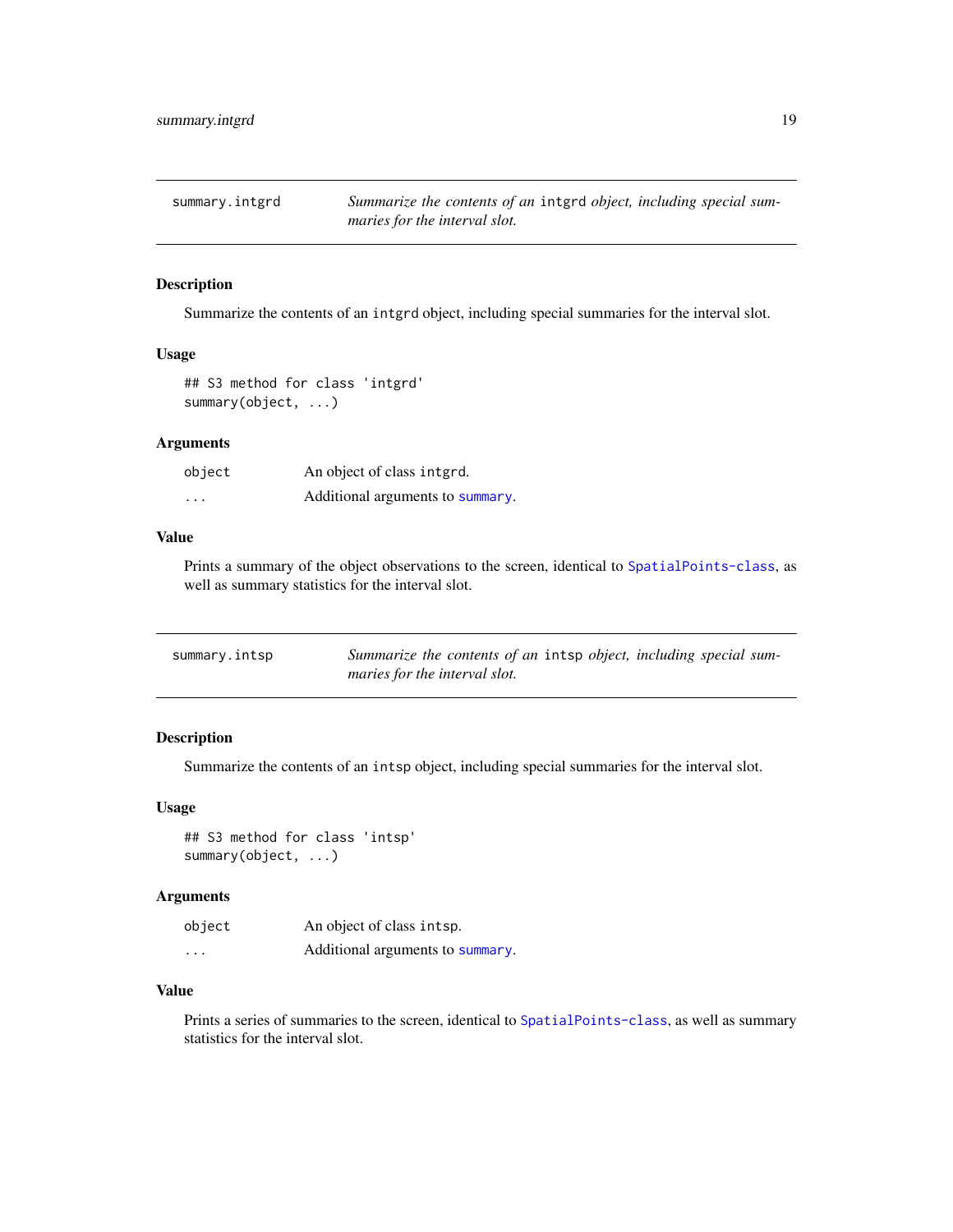<span id="page-19-0"></span>

This function extends print.sp by including a display and summary of the interval slot for the object.

# Usage

## S3 method for class 'intgrd' tail(x,  $n = 6$ , ..., digits = getOption("digits"))

#### Arguments

| X        | An object of class interd.                                                               |
|----------|------------------------------------------------------------------------------------------|
| n        | The number of rows to print to the screen.                                               |
| $\cdots$ | Additional arguments to tail.                                                            |
| digits   | Determines how numbers are displayed to the screen (default taken from pack-<br>age sp). |

# Value

Prints a subset of the object observations to the screen, identical to [SpatialPoints-class](#page-0-0), as well as summary statistics for the interval slot.

tail.intsp *Print the tail of an intsp object.*

# Description

This function extends print.sp by including a display and summary of the interval slot for the object.

#### Usage

## S3 method for class 'intsp' tail(x,  $n = 6$ , ..., digits = getOption("digits"))

|           | An object of class intsp.                                             |
|-----------|-----------------------------------------------------------------------|
| n         | The number of rows to print to the screen.                            |
| $\ddotsc$ | Additional arguments to tail.                                         |
| digits    | Determines how numbers are displayed (default taken from sp package). |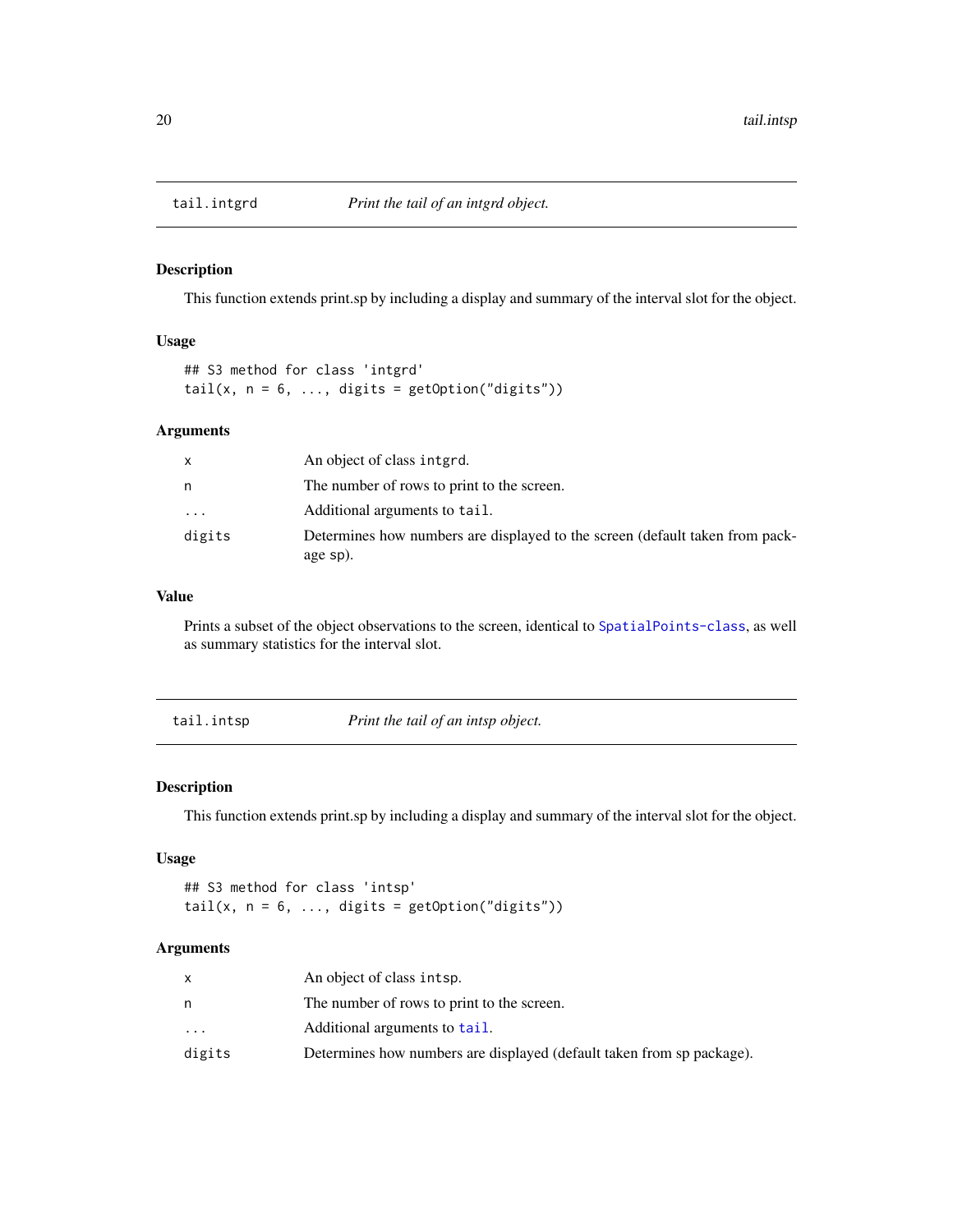#### <span id="page-20-0"></span>utsnow 21

#### Value

Prints a subset of the object to the screen, identical to [SpatialPoints-class](#page-0-0), as well as summary statistics for the interval slot.

<span id="page-20-1"></span>utsnow *An interval-valued design ground snow load dataset for Utah.*

# **Description**

A dataset containing the interval-valued data used in the analysis of Bean et. at (2019). The 415 measurement locations included in the dataset are taken from Bean et. al. (2018).

#### Usage

utsnow

#### Format

A data frame with 415 rows and 8 variables:

STATION The global historical climatological network (GHCN) station identifier

STATION\_NAME The GHCN station name

LATITUDE Latitude coordinate position

LONGITUDE Longitude coordinate position

ELEVATION Elevation of the measurement location (meters)

- minDL The lower endpoint of the interval-valued design snow load as measured in kilopascals (kpa)
- maxDL The upper endpoint of the design snow load interval (kpa)

pointDL The original point-valued design snow load from the 2018 Utah Snow Load Study (kpa)

# Details

The interval valued kriging analysis described in Bean et. al. (2019) analyzes this dataset on a log scale after removing the effect of elevation. An example of predictions using this workflow are found in the README associated with this package.

# References

Bean B, Sun Y, Maguire M (2019). "Interval-Valued Kriging Models for Geostatistical Mapping with Uncertain Inputs." (publication pending).

Bean B, Maguire M, Sun Y (2018). "The Utah Snow Load Study." [https://digitalcommons.](https://digitalcommons.usu.edu/cgi/viewcontent.cgi?article=4591&context=cee_facpub) [usu.edu/cgi/viewcontent.cgi?article=4591&context=cee\\_facpub](https://digitalcommons.usu.edu/cgi/viewcontent.cgi?article=4591&context=cee_facpub).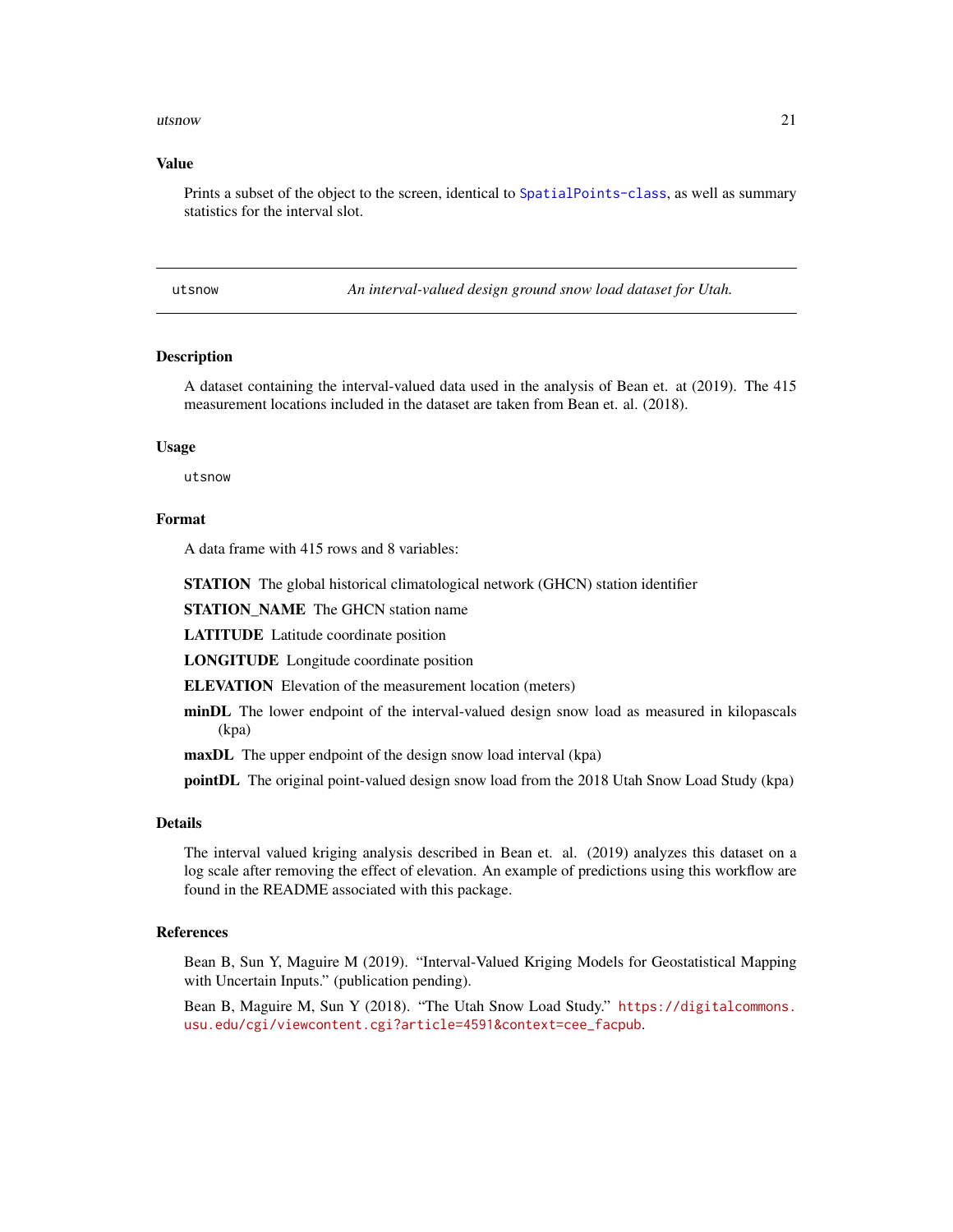<span id="page-21-0"></span>utsnow\_dtl *An interval-valued design ground snow load dataset for Utah that only considers depth to load conversions.*

# **Description**

A dataset containing the interval-valued data used in the analysis of Bean et. at (2019). The 415 measurement locations included in the dataset are taken from Bean et. al. (2018).

#### Usage

utsnow\_dtl

#### Format

A data frame with 415 rows and 8 variables:

STATION The global historical climatological network (GHCN) station identifier

STATION\_NAME The GHCN station name

LATITUDE Latitude coordinate position

LONGITUDE Longitude coordinate position

ELEVATION Elevation of the measurement location (meters)

minDL The lower endpoint of the interval-valued design snow load as measured in kilopascals (kpa)

maxDL The upper endpoint of the design snow load interval (kpa)

pointDL The original point-valued design snow load from the 2018 Utah Snow Load Study (kpa)

# Details

The interval valued kriging analysis described in Bean et. al. (2019) analyzes this dataset on a log scale after removing the effect of elevation. An example of predictions using this workflow are found in the README associated with this package. Note that this dataset differs from utsnow in that intervals only consider differences in depth to load conversions.

# References

Bean B, Sun Y, Maguire M (2019). "Interval-Valued Kriging Models for Geostatistical Mapping with Uncertain Inputs." (publication pending).

Bean B, Maguire M, Sun Y (2018). "The Utah Snow Load Study." [https://digitalcommons.](https://digitalcommons.usu.edu/cgi/viewcontent.cgi?article=4591&context=cee_facpub) [usu.edu/cgi/viewcontent.cgi?article=4591&context=cee\\_facpub](https://digitalcommons.usu.edu/cgi/viewcontent.cgi?article=4591&context=cee_facpub).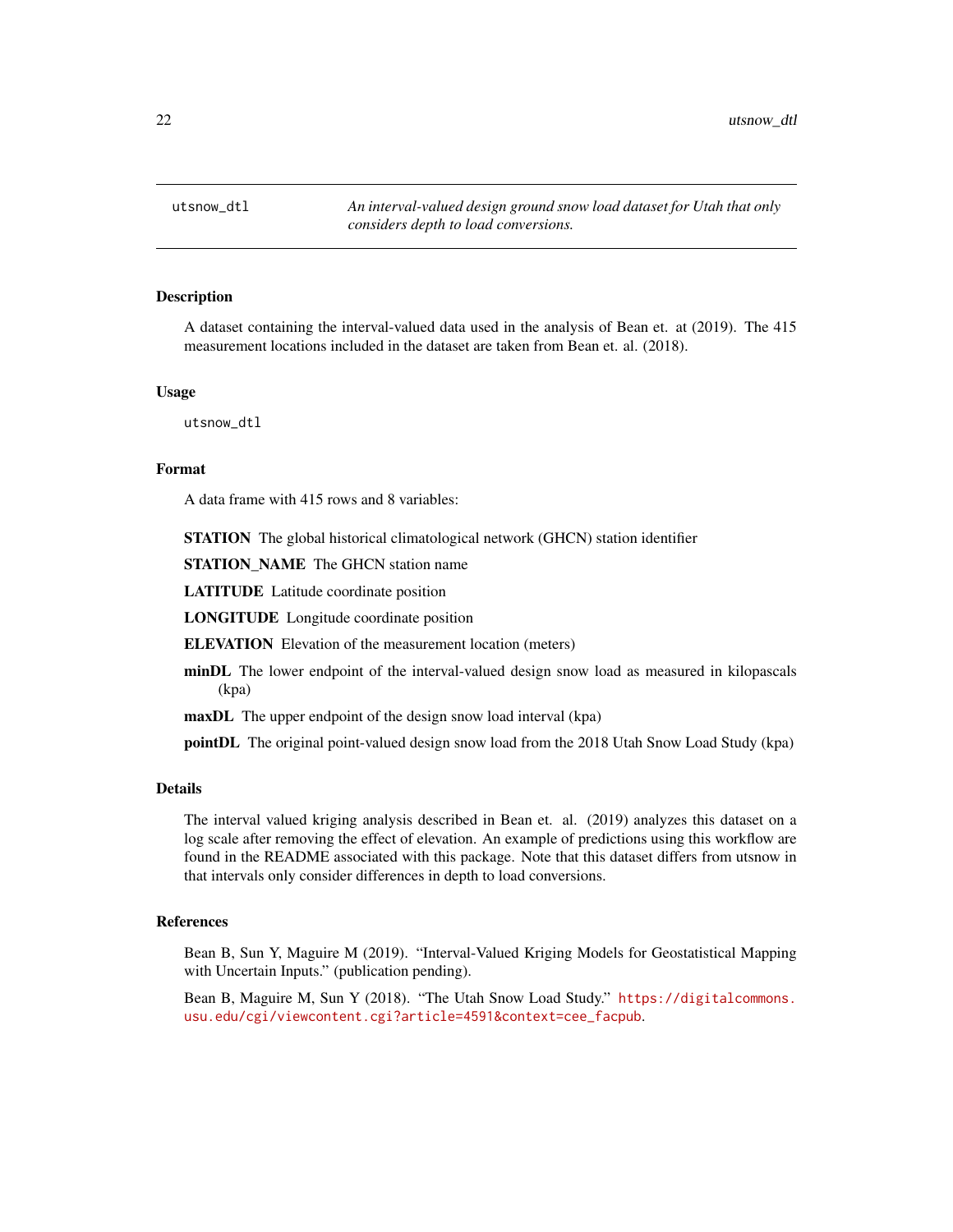<span id="page-22-0"></span>utsnow\_dtl2 *An interval-valued design ground snow load dataset for Utah that only considers depth to load conversions.*

#### Description

A dataset containing the interval-valued data used in the analysis of Bean et. at (2019). The 415 measurement locations included in the dataset are taken from Bean et. al. (2018).

# Usage

utsnow\_dtl2

# Format

A data frame with 415 rows and 8 variables:

STATION The global historical climatological network (GHCN) station identifier

STATION\_NAME The GHCN station name

LATITUDE Latitude coordinate position

LONGITUDE Longitude coordinate position

ELEVATION Elevation of the measurement location (meters)

minDL The lower endpoint of the interval-valued design snow load as measured in kilopascals (kpa)

maxDL The upper endpoint of the design snow load interval (kpa)

pointDL The original point-valued design snow load from the 2018 Utah Snow Load Study (kpa)

#### Details

The interval valued kriging analysis described in Bean et. al. (2019) analyzes this dataset on a log scale after removing the effect of elevation. An example of predictions using this workflow are found in the README associated with this package. Note that this dataset differs from utsnow in that intervals only consider differences in depth to load conversions. This dataset differs from utsnow\_dtl in that intervals are only calculated at the final step of the analysis: after finding 50 year events using all 8 depth to load conversion techniques. utsnow\_dtl rather created annual intervals, only fitting distributions to two sets of maximums (the annual lower and upper bounds), rather fitting 8 sets of maximums on all the depth-to-load conversion types.

#### References

Bean B, Sun Y, Maguire M (2019). "Interval-Valued Kriging Models for Geostatistical Mapping with Uncertain Inputs." (publication pending).

Bean B, Maguire M, Sun Y (2018). "The Utah Snow Load Study." [https://digitalcommons.](https://digitalcommons.usu.edu/cgi/viewcontent.cgi?article=4591&context=cee_facpub) [usu.edu/cgi/viewcontent.cgi?article=4591&context=cee\\_facpub](https://digitalcommons.usu.edu/cgi/viewcontent.cgi?article=4591&context=cee_facpub).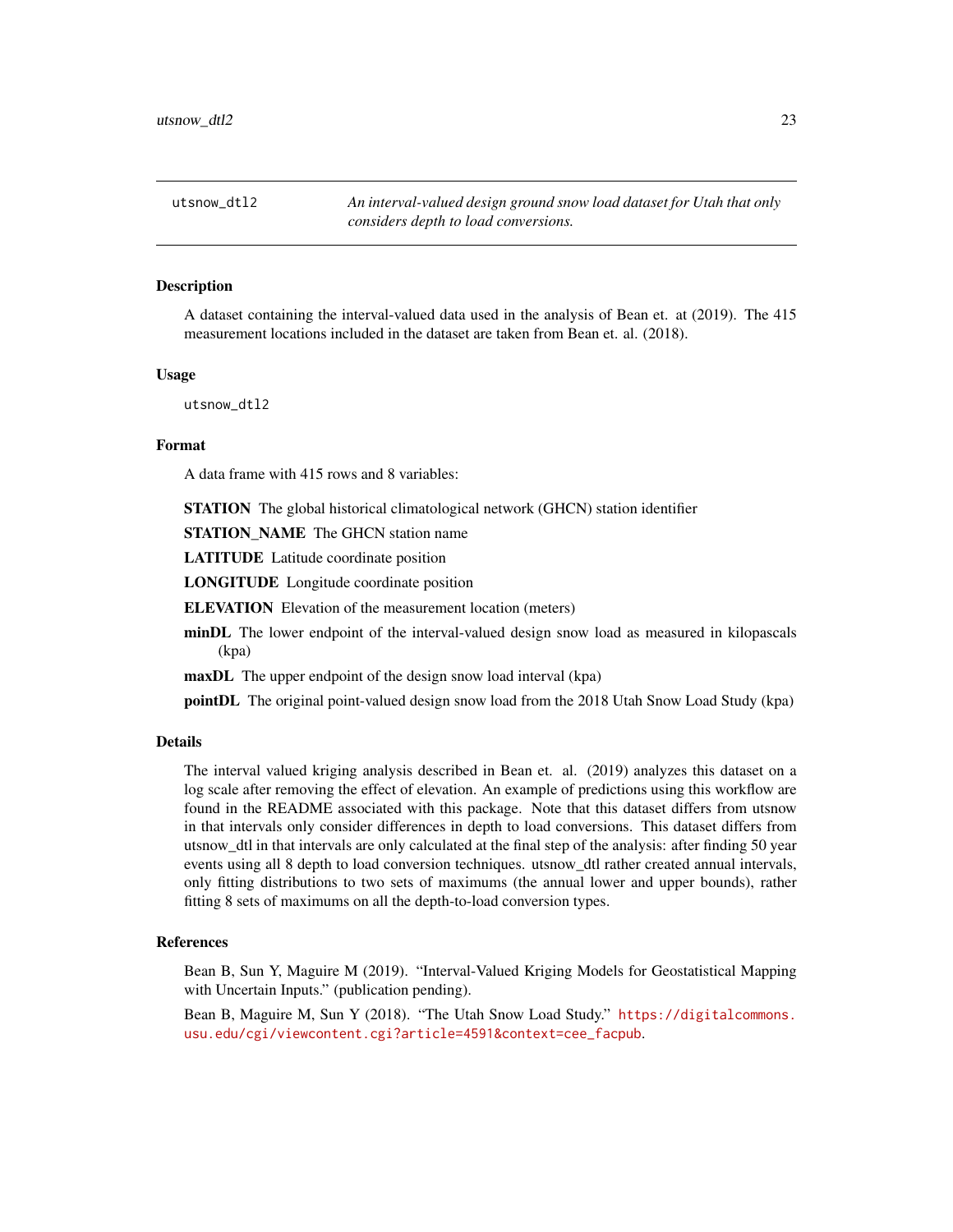# <span id="page-23-0"></span>**Index**

∗Topic datasets ohMap, [13](#page-12-0) ohtemp, [14](#page-13-0) utsnow, [21](#page-20-0) utsnow\_dtl, [22](#page-21-0) utsnow\_dtl2, [23](#page-22-0) [,intgrd,ANY,missing,missing-method *(*extract*)*, [5](#page-4-0) [,intgrd-method *(*extract*)*, [5](#page-4-0) [,intsp,ANY,missing,missing-method *(*extract*)*, [5](#page-4-0) [,intsp-method *(*extract*)*, [5](#page-4-0) \$ *(*extract*)*, [5](#page-4-0) \$,intgrd-method *(*extract*)*, [5](#page-4-0) \$,intsp-method *(*extract*)*, [5](#page-4-0) \$<- *(*extract*)*, [5](#page-4-0) \$<-,intgrd-method *(*extract*)*, [5](#page-4-0) \$<-,intsp-method *(*extract*)*, [5](#page-4-0) \_PACKAGE *(*intkrige-package*)*, [3](#page-2-0)

```
as.data.frame, 4
as.data.frame,intgrd-method
        (as.data.frame), 4
as.data.frame,intsp-method
        (as.data.frame), 4
```

```
dist_cpp, 3, 4
```

```
extract, 5
```
fit.intvariogram, *[3](#page-2-0)*, [6,](#page-5-0) *[13](#page-12-0)* fit.variogram, *[6](#page-5-0)*

head.intgrd, [7](#page-6-0) head.intsp, [7](#page-6-0)

```
interval, 8
interval,intgrd-method (interval), 8
interval,intsp-method (interval), 8
interval<-, 8
interval<-,intgrd-method (interval<-), 8
```
interval<-,intsp-method *(*interval<-*)*, [8](#page-7-0) interval<-,SpatialPixelsDataFrame-method *(*interval<-*)*, [8](#page-7-0) interval<-,SpatialPointsDataFrame-method *(*interval<-*)*, [8](#page-7-0) intgrd *(*intgrd-class*)*, [9](#page-8-0) intgrd-class, [9](#page-8-0) intkrige, *[3](#page-2-0)*, [9](#page-8-0) intkrige-package, [3](#page-2-0) intsp *(*intsp-class*)*, [12](#page-11-0) intsp-class, [12](#page-11-0) intvariogram, *[3](#page-2-0)*, [12](#page-11-0) intvariogram,intgrd-method *(*intvariogram*)*, [12](#page-11-0) intvariogram,intsp-method *(*intvariogram*)*, [12](#page-11-0) intvCheck, *[3](#page-2-0)*, [13](#page-12-0)

```
ohMap, 3, 13
ohtemp, 3, 14
```
# plot, *[3](#page-2-0)*, *[16](#page-15-0)* plot,intgrd,missing-method, [14](#page-13-0) plot,intsp,missing-method, [15](#page-14-0) plot.gstatVariogram, *[13](#page-12-0)* print, *[3](#page-2-0)*, *[7](#page-6-0)*, *[16](#page-15-0)[–18](#page-17-0)* print.intgrd, [16](#page-15-0) print.intsp, [16](#page-15-0) print.summary.intgrd, [17](#page-16-0) print.summary.intsp, [17](#page-16-0)

```
show,intgrd-method, 18
show,intsp-method, 18
SpatialPolygons, 3
spplot, 14–16
summary, 3, 19
summary.intgrd, 19
summary.intsp, 19
```
tail, *[20](#page-19-0)*